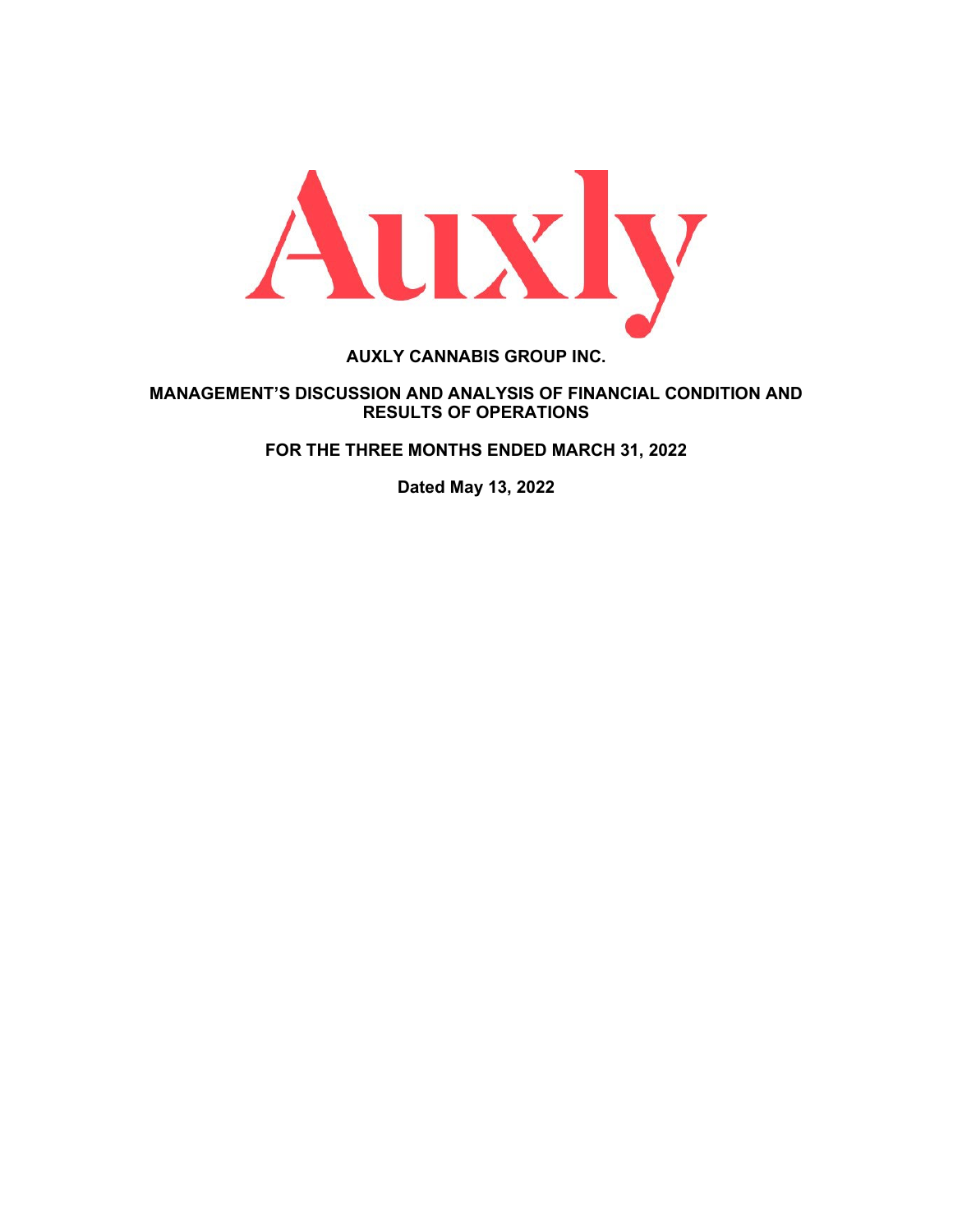# **Table of Contents**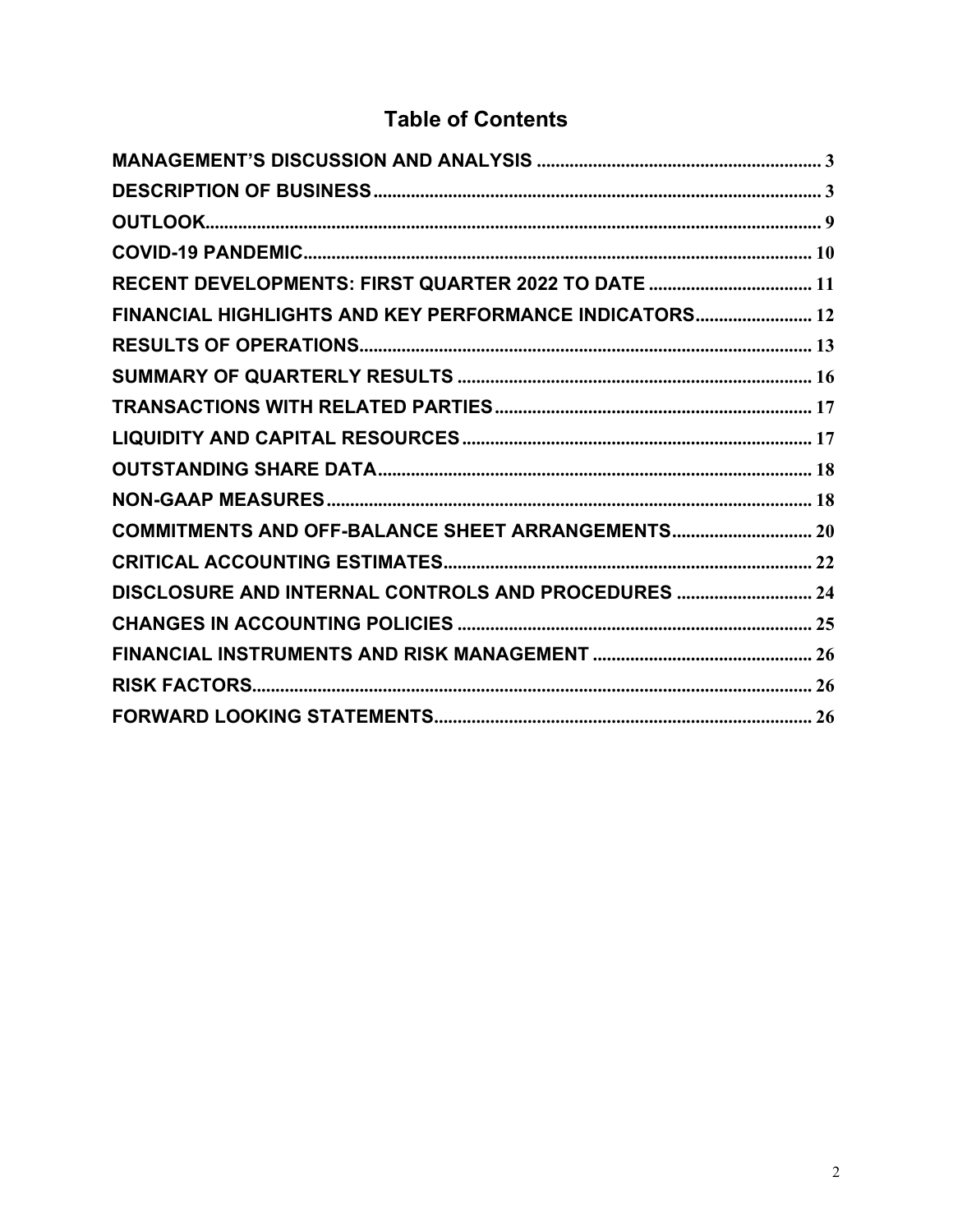# <span id="page-2-0"></span>**MANAGEMENT'S DISCUSSION AND ANALYSIS**

This Management's Discussion and Analysis ("**MD&A**") was prepared as of May 13, 2022 unless otherwise indicated. This MD&A reviews the operating results, financial position and liquidity of Auxly Cannabis Group Inc. ("**Auxly**", "**we**", "**our**", or the "**Company**"). All amounts are stated in millions of Canadian dollars unless otherwise noted, except common shares ("**Shares**"), options, and per Share amounts. This MD&A should be read in conjunction with the interim condensed consolidated financial statements and the notes thereto for the three months ended March 31, 2022, as well as the Company's audited consolidated financial statements and accompanying notes thereto and annual MD&A for the year ended December 31, 2021.

This MD&A may contain forward-looking information that is based on the Company's expectations, estimates and projections regarding its business and the economic environment in which it operates. Forward-looking information contained herein is made as of the date of this MD&A and is not a guarantee of future performance and involves risks and uncertainties that are difficult to control or predict. Readers should refer to the "*Forward Looking Statements*" section in this MD&A. This MD&A makes reference to certain financial measures, including non-GAAP measures and readers should refer to the "*Non-GAAP Measures*" section in this MD&A.

Certain comparative amounts have been retrospectively restated in this MD&A as a result of the sale of KGK Science Inc. ("**KGK**") which occurred during the second quarter of 2021. Historical results of operations and cash flows associated with KGK have been aggregated and presented as discontinued operations as applicable, with Adjusted EBITDA presented on a continuing operations basis.

# <span id="page-2-1"></span>**DESCRIPTION OF BUSINESS**

# **Our Business**

We are a leading Canadian consumer packaged goods company in the cannabis products market, headquartered in Toronto, Canada. Our focus is on developing, manufacturing and distributing branded cannabis products that delight wellness and recreational consumers.

Our vision is to be a leader in branded cannabis products that deliver on our consumer promise of quality, safety and efficacy.

# **Canadian Market**

On October 17, 2018, the Cannabis Act came into force, initially permitting the recreational sale of certain classes of cannabis products, including dried cannabis, fresh cannabis, cannabis plants, cannabis seeds, and cannabis oil (collectively referred to as "**Cannabis 1.0 Products**"). On October 17, 2019, edible cannabis, cannabis extracts and cannabis topicals were added to the authorized classes of cannabis (collectively referred to as "**Cannabis 2.0 Products**", and together with Cannabis 1.0 Products, collectively referred to as "**Cannabis Products**") and such Cannabis 2.0 Products were first available for sale on December 16, 2019. Since 2019, Health Canada undertook a consultation, established a Scientific Advisory Committee, and has been engaged in discussions regarding the possible legalization of Cannabis Health Products, which would permit the making of health claims in respect of cannabis products without the required oversight of a practitioner such as a doctor but such products are not currently permitted.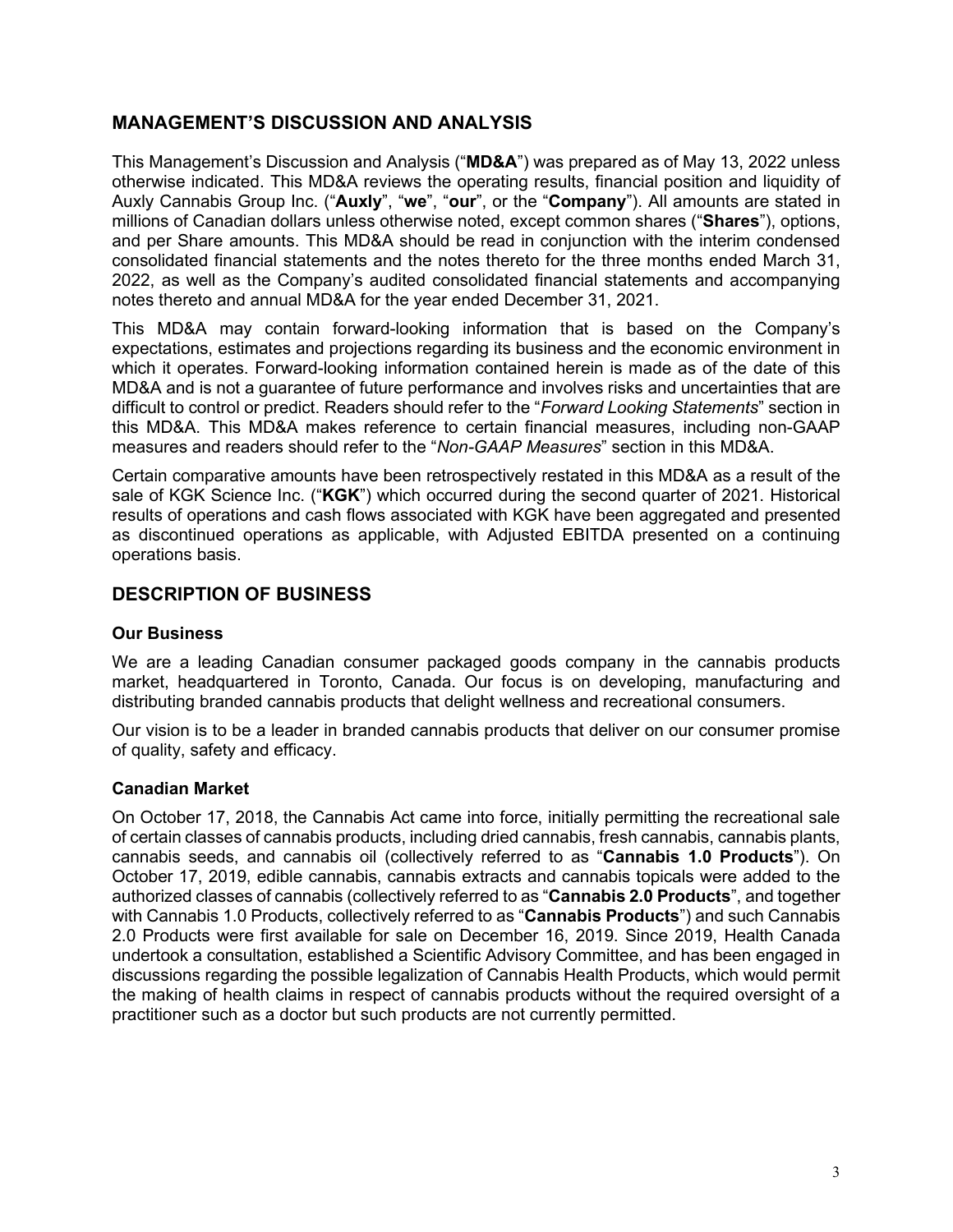#### **Canadian Strategy and Capabilities**

#### *Brand Portfolio and Product Offering*

We have created a portfolio of brands designed for a broad market of cannabis consumers, with differentiation in price points across targeted consumer segments.



# **Our Brands**

#### **BACKFORTY**

Take a Trip. Explore the Back Forty. Back Forty is all about embracing simplicity and getting back to basics. Back Forty's mission is to bring consumers a simple, uncomplicated cannabis product that already feels familiar. With its suite of high-potency products, Back Forty provides consumers with a better experience, for less.

#### **FORAY**

Foray is a versatile, modern, and inviting cannabis brand, designed for the curious. Foray is an accessible entry point for anybody-at any stage of their cannabis journey. Designed for the curious, Foray is an approachable brand that aims to both celebrate and guide one's foray into cannabis, ultimately inviting them to see cannabis differently.

#### **DOSECANN**

We believe in the natural potential of cannabis. Backed by science and advanced research and development. Dosecann products are driving today's innovation and establishing tomorrow's standards. Cannabis down to a science.

#### **KOLAB PROJECT**

A refined collection of high-quality cannabis products and design-focused, purposeful goods. We connect consumers with a carefully selected group of collaborators in order to create products that are inspired by their ever-evolving needs.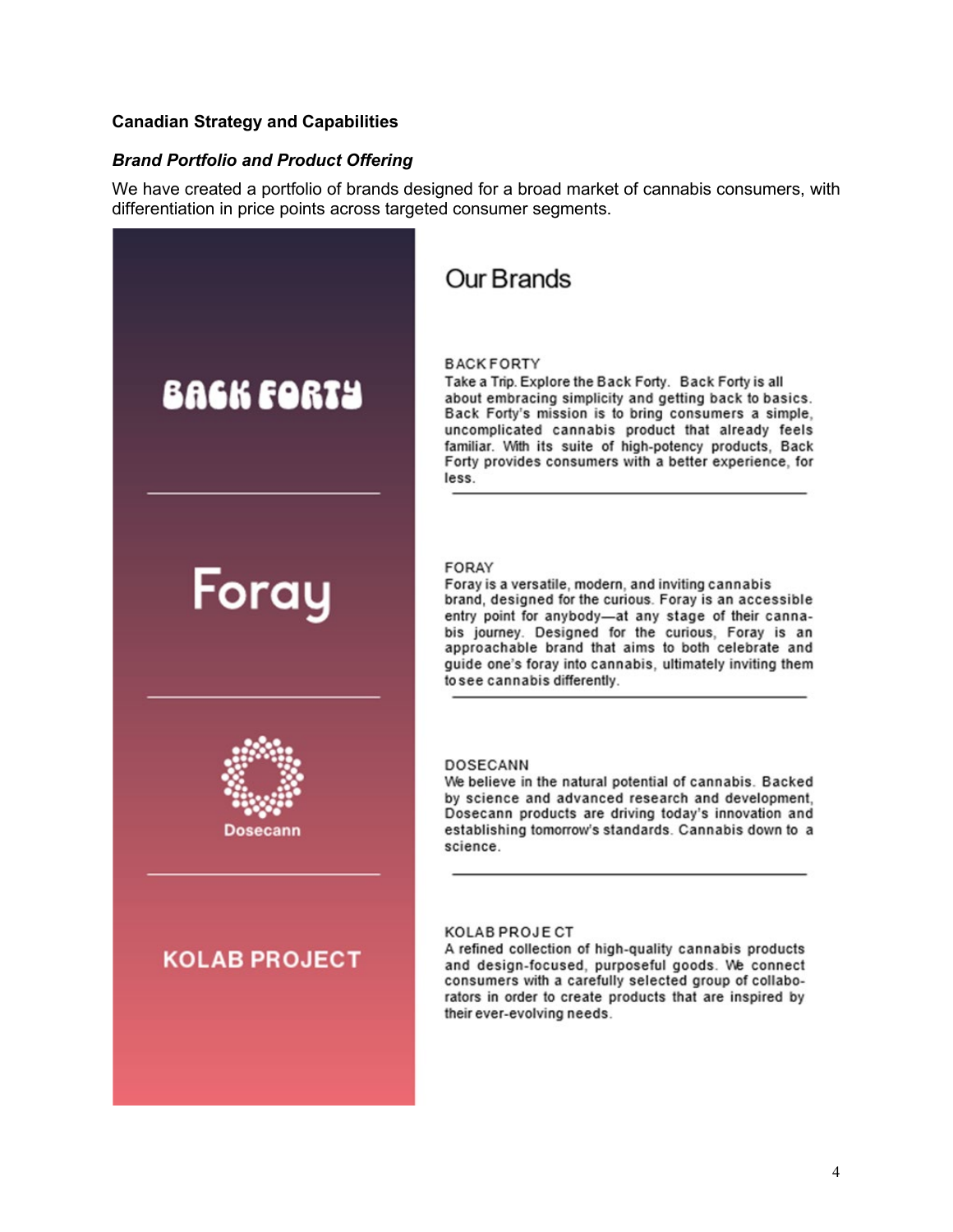Based upon consumer insights, Auxly has developed a broad portfolio of Cannabis Products to meet the evolving needs and preferences of Canadian cannabis consumers. Our initial focus was on the development of Cannabis 2.0 Products and we were one of the first cannabis companies to distribute and sell Cannabis 2.0 Products across Canada following their legalization.

We were the top-selling licensed producer of Cannabis 2.0 Products nationally in 2020 and 2021. The Company continued to introduce a variety of Cannabis 1.0 and Cannabis 2.0 Products to the market in the first quarter of 2022, maintaining its #1 licensed producer position in national Cannabis 2.0 Product sales and #5 licensed producer position in Canada by total recreational retail sales as reported by Headset Canadian Insights Data ("**Headset**")<sup>1</sup>.

Our Cannabis Products available during the first quarter of 2022 are described below by brand and product format:

|                                                                                                                                                            | <b>Products Available by Brand</b>                    |                                                                                                                       | Foray                                                                                 |
|------------------------------------------------------------------------------------------------------------------------------------------------------------|-------------------------------------------------------|-----------------------------------------------------------------------------------------------------------------------|---------------------------------------------------------------------------------------|
| <b>KOLAB PROJECT</b>                                                                                                                                       | <b>Dosecann</b>                                       | BACK FORTY                                                                                                            | Foray                                                                                 |
| 510 Vape Cartridges<br>All-in-one Vape Pens<br><b>Dried Flower</b><br>Pre-rolled Cannabis<br>Infused Pre-rolls<br>Concentrates<br>Chocolates<br>Soft Chews | Cannabis Oil Drops<br>Capsules<br>Topicals<br>Edibles | 510 Vape Cartridges<br><b>Dried Flower</b><br>Milled Flower<br><b>Pre-rolled Cannabis</b><br>Chocolates<br>Soft Chews | 510 Vape Cartridges<br>All-in-one Vape Pens<br>Hard Candy<br>Chocolates<br>Soft Chews |

<span id="page-4-0"></span><sup>1</sup> Data provided by Headset as at April 13, 2022.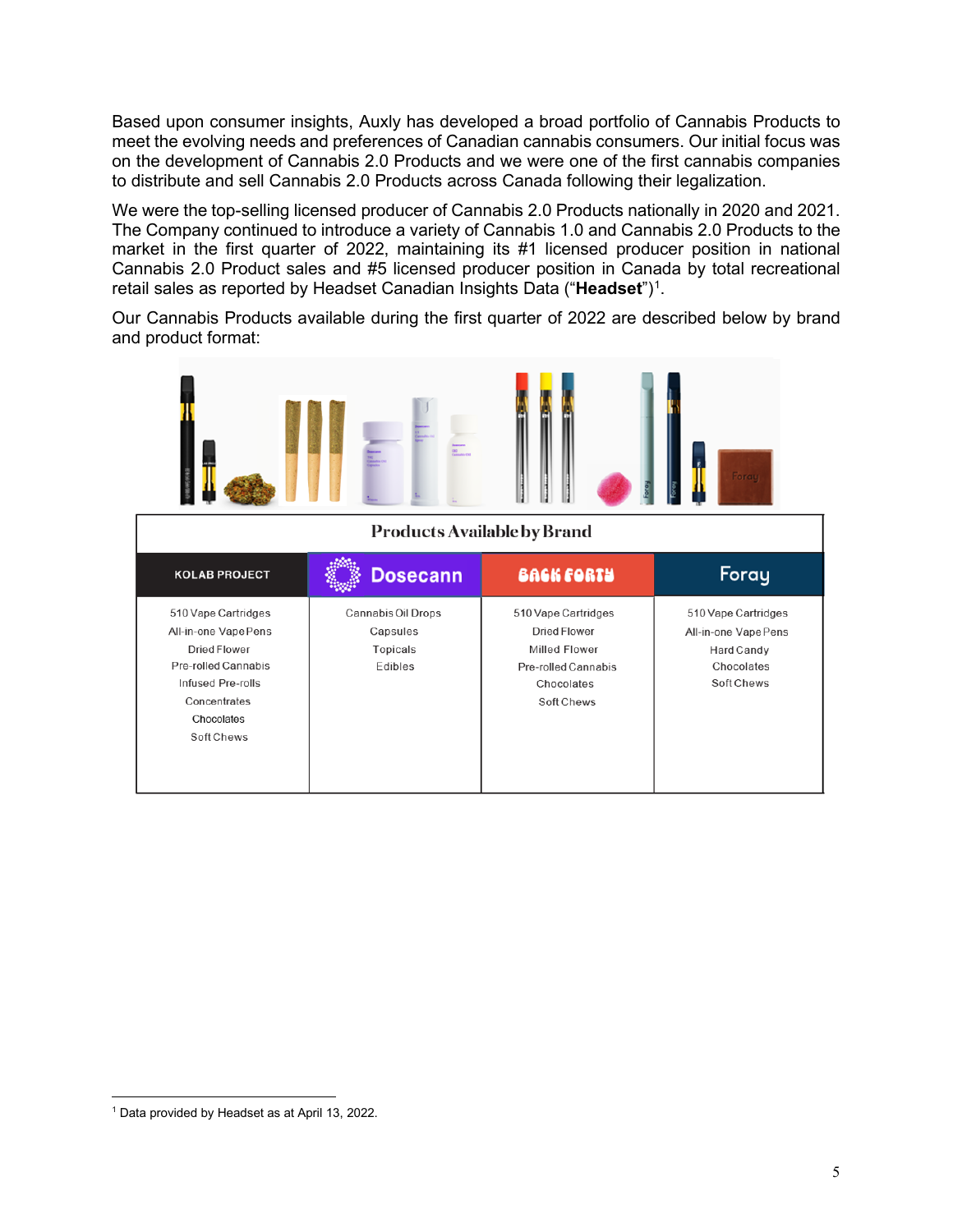Our Cannabis Products have been well received by consumers. We plan to further strengthen our brand recognition by using consumer insights to drive innovation as we continue to introduce new Cannabis Products to the Canadian market, with an emphasis on expanding our dried flower and pre-roll offerings. The Company's upcoming product offerings for the first half of 2022 are presented below.



# *Distribution*

Given the current provincial legislative framework in Canada, we have pursued a multifaceted strategy to gain access to Canadian consumers. This includes supply arrangements with provincial control boards and retailers, including our partnership with Medical Cannabis by Shoppers Drug Mart Inc., a brokerage agreement with Kindred Partners Inc. ("**Kindred**") to act as our strategic sales agent, and strong relationships with major Canadian retailers.

We have secured listings and sold our Cannabis Products in all provinces except Quebec (where the regulations for Cannabis 2.0 Products are more restrictive). We have obtained the necessary pre-authorization to enter into public contracts in Quebec and continue to explore listings for certain products that comply with Quebec's regulatory requirements.

# *Cannabis Operations, Product R&D and Manufacturing*

In December 2021, the Company made the decision to rename certain subsidiaries to better align stakeholder communications, vision and values under the Auxly brand. Dosecann LD Inc. is now Auxly Charlottetown Inc. ("**Auxly Charlottetown**"), Kolab Project Inc. is now Auxly Ottawa Inc. ("**Auxly Ottawa**"), Sunens Farms Inc. is now Auxly Leamington Inc. ("**Auxly Leamington**"), Robinsons Cannabis Incorporated is now Auxly Annapolis Inc. ("**Auxly Annapolis**") and Robinsons Outdoor Grow Incorporated is now Auxly Annapolis OG Inc. ("**Auxly Annapolis OG**") (see "*Cultivation Supply*" in this MD&A for further information on Auxly Annapolis and Auxly Annapolis OG).

# Auxly Charlottetown (formerly Dosecann)

In May 2018, we acquired our subsidiary Auxly Charlottetown, and its purpose-built, GMPcompliant cannabis processing facility located in Charlottetown, Prince Edward Island. The Company conducts its primary extraction, product development, manufacturing and R&D activities for its Cannabis Products in-house at the Auxly Charlottetown facility. Auxly Charlottetown holds licences for processing, analytical testing and research under the Cannabis Act. The full perimeter of the 52,000 square foot facility is currently licensed under the Cannabis Regulations for the production, storage and sale of Cannabis Products.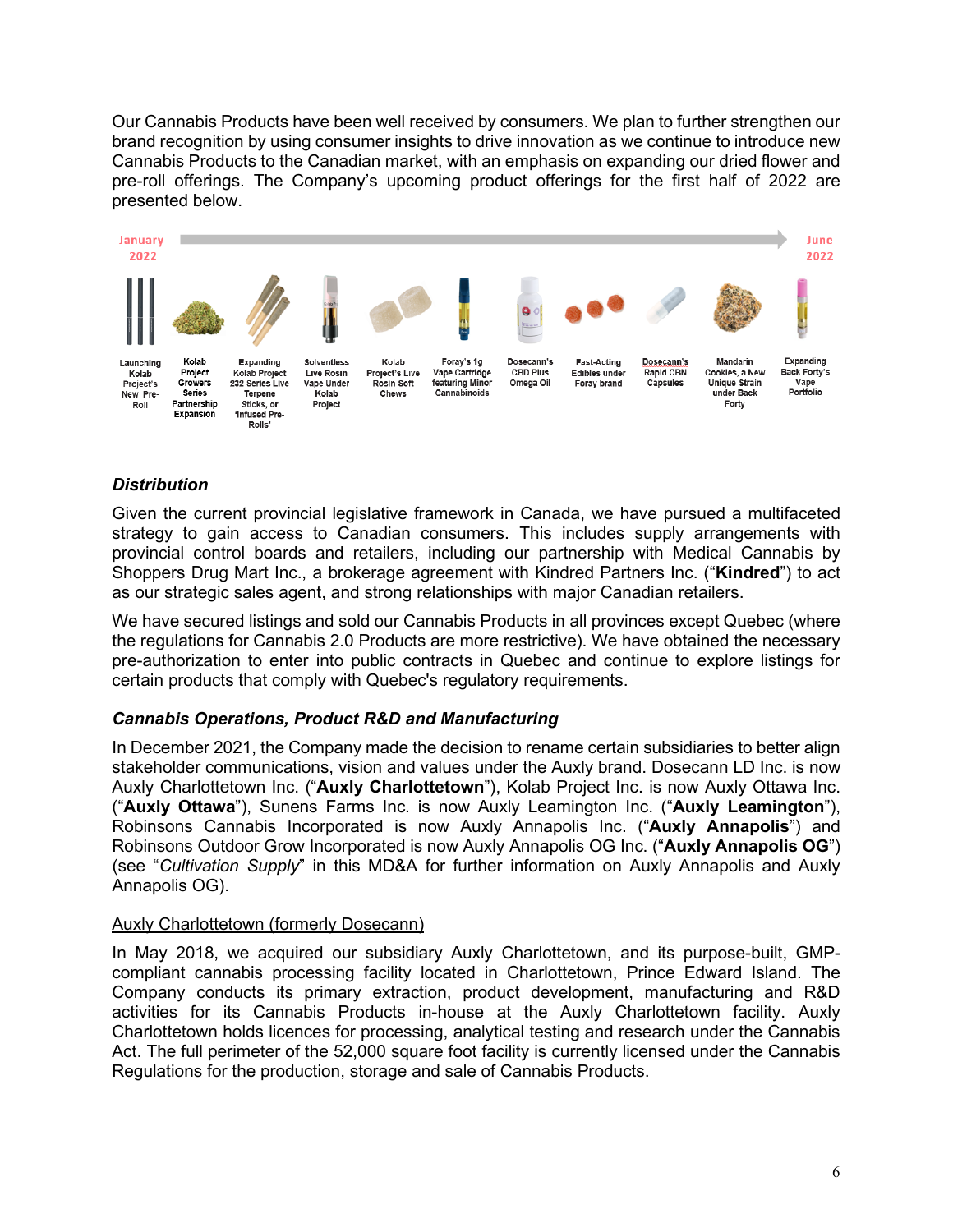Product development is led by Auxly Charlottetown's team, who have experience in the pharmaceutical, food, scientific research and product development fields. As the Company's manufacturing hub, this facility provides the Company with the ability to be responsive to changing industry regulation and evolving consumer preferences. Auxly Charlottetown is authorized to conduct broad in-house analytical and sensory testing, incorporating consumer input and feedback on attributes such as flavour, aroma, texture or mouthfeel, to better evaluate later-stage product formulations.

The Company anticipates that expenditures of approximately \$2.5-4.0 million will be made towards the purchase of automation equipment, the expansion of extraction and throughput capabilities and security enhancements at the Auxly Charlottetown facility in 2022. As at March 31, 2022, no expenditures were made towards these initiatives.

# Auxly Ottawa (formerly Kolab Project)

In October 2017, we acquired our subsidiary Auxly Ottawa and its facility located in Carleton Place, Ontario. Auxly Ottawa holds licences for cultivation and processing under the Cannabis Act. In 2020, we made the strategic decision to cease cultivation at the facility and shift our focus to the manufacturing, processing and distribution of pre-roll and dried flower Cannabis Products. Auxly Ottawa is the Company's hub for the processing and packaging of its Cannabis 1.0 Products, including the Kolab Project Growers Series dried flower, Back Forty 40s pre-rolls, Kolab Project 950 Series pre-rolls and Back Forty dried and milled flower.

Near the end of 2020, the Company undertook new capital projects to increase pre-roll production volumes at the Auxly Ottawa facility through the purchase, installation and commissioning of automated manufacturing and packaging equipment and minor associated building alterations, which would quintuple output from the facility. The manufacturing equipment was installed and commissioned during the second quarter of 2021, however, the packaging automation equipment was delayed and received by the Company in February 2022. Due to increased demand for Cannabis 1.0 Products, we expect to incur expenditures of approximately \$3.0-4.0 million towards capital projects focused on flower and pre-rolled cannabis automation throughout 2022, including the commissioning of the previously noted packaging automation equipment received in February 2022. As at March 31, 2022, expenditures of approximately \$1.4 million have been made towards these initiatives.

# *Cultivation Supply*

We have simplified our cultivation supply chain through the acquisition of Auxly Leamington in November 2021, which provides the Company with a secure and cost-efficient source of dried cannabis, milled flower and extraction materials. Prior to the acquisition of Auxly Leamington, the Company was dependent on third party wholesale purchases, and we will continue to opportunistically make wholesale purchases to supplement production from Auxly Leamington as required and to support the production of certain of our Cannabis Products. The majority of the Company's current CBD inventory was purchased from licensed hemp sellers in Prince Edward Island prior to 2021.

# Auxly Leamington (formerly Sunens)

We acquired 100% of Auxly Leamington, our former joint venture with partner Peter Quiring, on November 22, 2021. Auxly Leamington is comprised of a 1.1 million square foot highly automated greenhouse in Leamington, Ontario, which holds licences for cultivation and processing under the Cannabis Act, authorizing the cultivation, processing, storage and sale of Cannabis Products. Auxly Leamington utilizes a perpetual harvest methodology which results in a continuous supply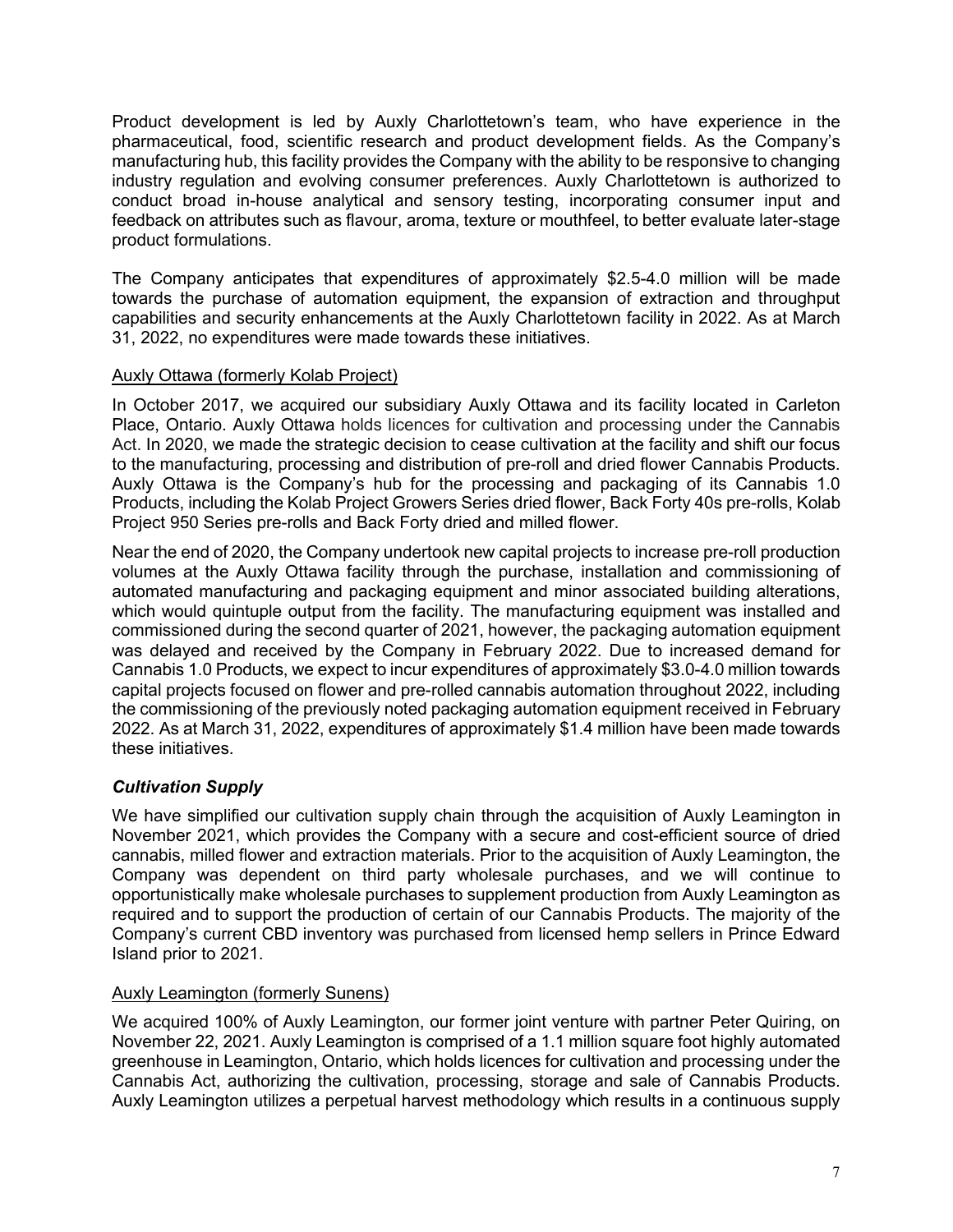of cannabis and flexibility to adjust production capacity to demand as required. On November 25, 2021, Auxly Leamington received approval from Health Canada for the expansion of the site perimeter, allowing for the future use of additional processing and storage space. Following approval of the amendment, the total area of the licensed perimeter stands at 866,000 square feet. Auxly Leamington intends to use this space to introduce environmentally controlled processing rooms and high efficiency automation equipment to expand its manufacturing capabilities. Auxly Leamington is producing award-winning cannabis strains, including popular Back Forty strains Wedding Pie, Animal Mints and Fruity Pebbles OG, all of which are sold to and used exclusively by the Company in its full suite of Cannabis Products. In addition, Auxly Leamington possesses an extensive genetic library and continues to evaluate all opportunities to acquire new cultivars suited for Auxly's portfolio of Cannabis Products. We expect to incur expenditures at this facility of approximately \$3.0-4.0 million towards capital projects throughout 2022. As at March 31, 2022, expenditures of approximately \$0.4 million have been made towards these capital projects.

Funding for the initial project budget was provided by the Company in the form of an equity contribution and a subordinated promissory note totaling approximately \$98.5 million provided prior to 2020, and a \$84 million secured credit facility underwritten by a syndicate of lenders led by the Bank of Montreal ("**BMO**"). The Company's contribution along with the credit facility comprised the required expenditures for the initial budgeted construction of the facility. Concurrently with the Auxly Leamington acquisition, the Company and Auxly Leamington amended and restated the secured credit facility with BMO and the same syndicate of lenders thereby remedying the defaults noted by BMO on April 16, 2021. Under the amended and restated secured credit facility, Auxly made a \$15 million cash payment towards the outstanding principal balance of the credit facility and the maturity date of the credit facility was extended by a year to September 30, 2023, with an option for Auxly Leamington to extend for an additional year by making a further principal repayment of \$5 million by December 31, 2022. The obligations of Auxly Leamington under the credit facility also continue to be supported by an unsecured \$33 million limited resource guarantee provided by the Company. The principal owing under the credit facility at March 31, 2022 was approximately \$61.0 million.

#### Auxly Annapolis (formerly Robinsons) and Auxly Annapolis OG (formderly Robinsons Outdoor Grow)

Auxly Annapolis holds licences for cultivation and processing under the Cannabis Act for its purpose-built 27,700 square foot indoor cannabis cultivation facility located in Kentville, Nova Scotia, and was initially focused on the production of high-quality craft cannabis under a standalone Robinsons brand. In an effort to streamline distribution, promotional expenditures and better respond to targeted consumer preferences, Robinsons products were transitioned to the Kolab Project Growers Series.

Auxly Annapolis holds licences for cultivation and processing under the Cannabis Act and is an outdoor cannabis cultivation project comprised of over 158 acres of land located in Hortonville, Nova Scotia. The Company never commenced outdoor cultivation activities at the Auxly Annapolis OG facility, and the facility was being used for additional storage and processing capacity for the Company to manage its dried flower and finished goods inventory.

On February 7, 2022, Auxly announced that it ceased operations at the Auxly Annapolis and Auxly Annapolis OG facilities and intends to divest of the non-core assets and apply the proceeds from any such sale to support its ongoing operations, see "*Recent Developments: First Quarter 2022*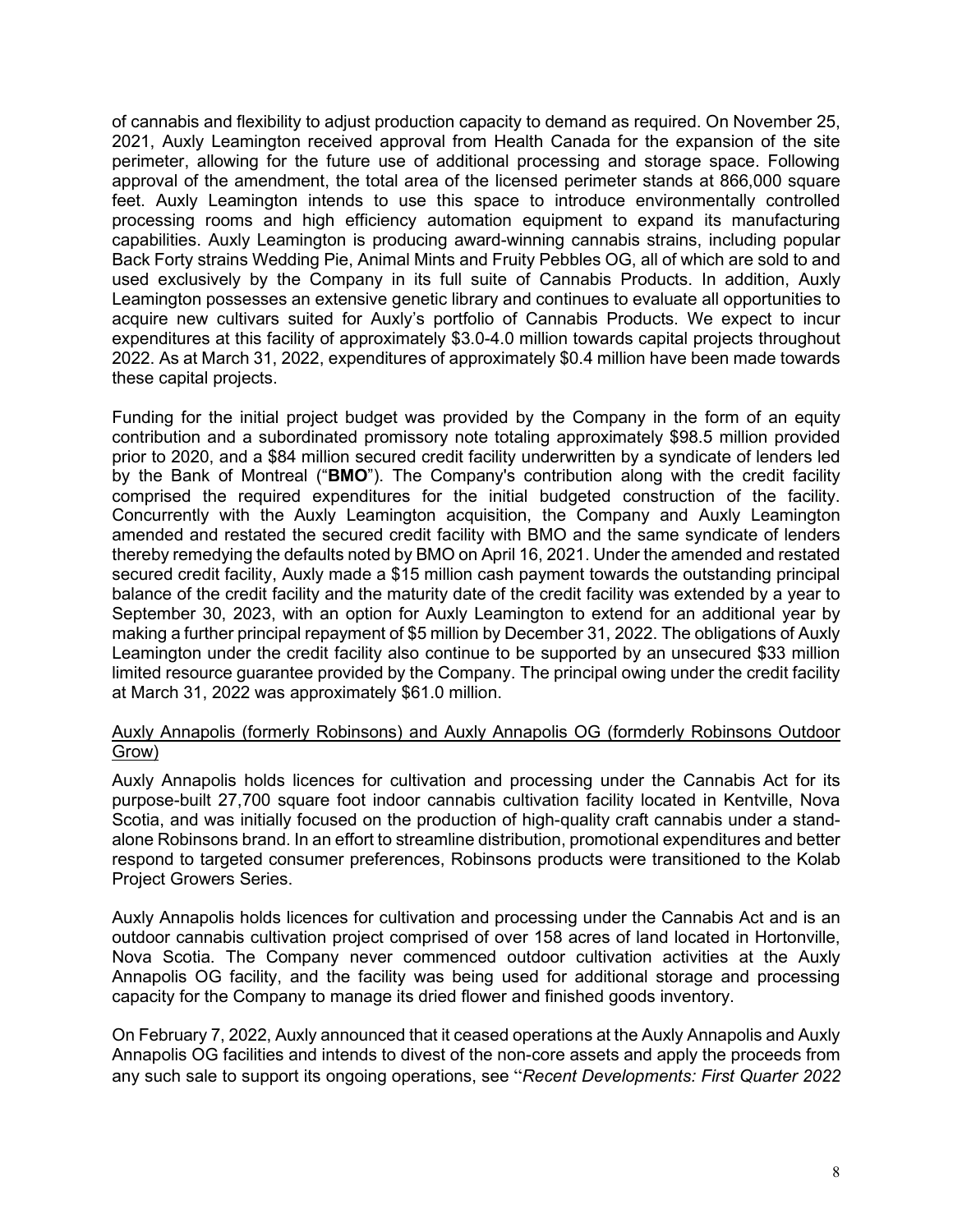*To Date – Auxly Announces Cultivation Optimization Plan and Related Cost Savings Initiatives*" in this MD&A.

# *Strategic Partner*

# Imperial Brands

Through our strategic partnership with Imperial Brands PLC ("**Imperial Brands**"), Auxly was granted global licenses to Imperial Brands vaping technology for cannabis uses, and access to its vapour innovation business, Nerudia, and Imperial Brands will use Auxly as its exclusive partner for the future development, manufacture, commercialization, sale and distribution of cannabis products of any kind anywhere in the world. Auxly has elected to its Board of Directors one out of six director nominees and one non-voting observer, each designated by Imperial Brands. Auxly will continue to leverage the expertise of these Imperial Brands representatives to improve its corporate and product stewardship governance practices. On November 1, 2021, Murray McGowan, Chief Strategy and Development Officer for Imperial Brands, was appointed to Auxly's Board of Directors as Imperial Brands' director nominee. Mr. McGowan replaced the previous Imperial Brands' nominee Conrad Tate. Mr. Tate left Imperial Brands in October 2021, but, at the request of the Company, agreed to remain on the Board of Directors as an independent director.

# *International Operations*

Presently the Company does not have any active international operations. In the third quarter of 2020, the Company ceased all activities at its subsidiary Inverell S.A. ("**Inverell**") in Uruguay due to the slower than anticipated pace of cannabis-specific regulatory development in Latin America. Auxly is continuing to monitor the progress of other jurisdictions towards recreational and medical cannabis legalization, including the United States and Europe.

# <span id="page-8-0"></span>**OUTLOOK**

In 2022, we remain committed to building on our success as a Canadian market leader. We plan to drive organic growth through continued innovation, increased brand traction, and ubiquitous distribution, while prioritizing operational efficiencies and profitability. Our high-level objectives for 2022 are:

- Improve revenue and Gross Profit Margin to achieve positive Adjusted EBITDA
	- $\circ$  Our key priority in 2022 is to achieve Adjusted EBITDA profitability by continuing to grow top line revenue while enhancing Gross Profit Margins through leveraging the increasing flower output from our Auxly Leamington facility, focused and differentiated brand and product offerings, increased depth and breadth of distribution, and cost optimization through investments in automation to increase production capabilities and efficiency and continuous improvement initiatives.
- Win with consumers and increase brand traction
	- $\circ$  We will continue to be deeply committed to understanding our targeted consumers and developing products and brands that help them live happier lives. Driven by deep consumer insights we will continue to evolve our brand portfolio to earn and keep the trust and loyalty of its customers and consumers and be the choice of consumers in-store. We will service the evolving preferences of our consumers by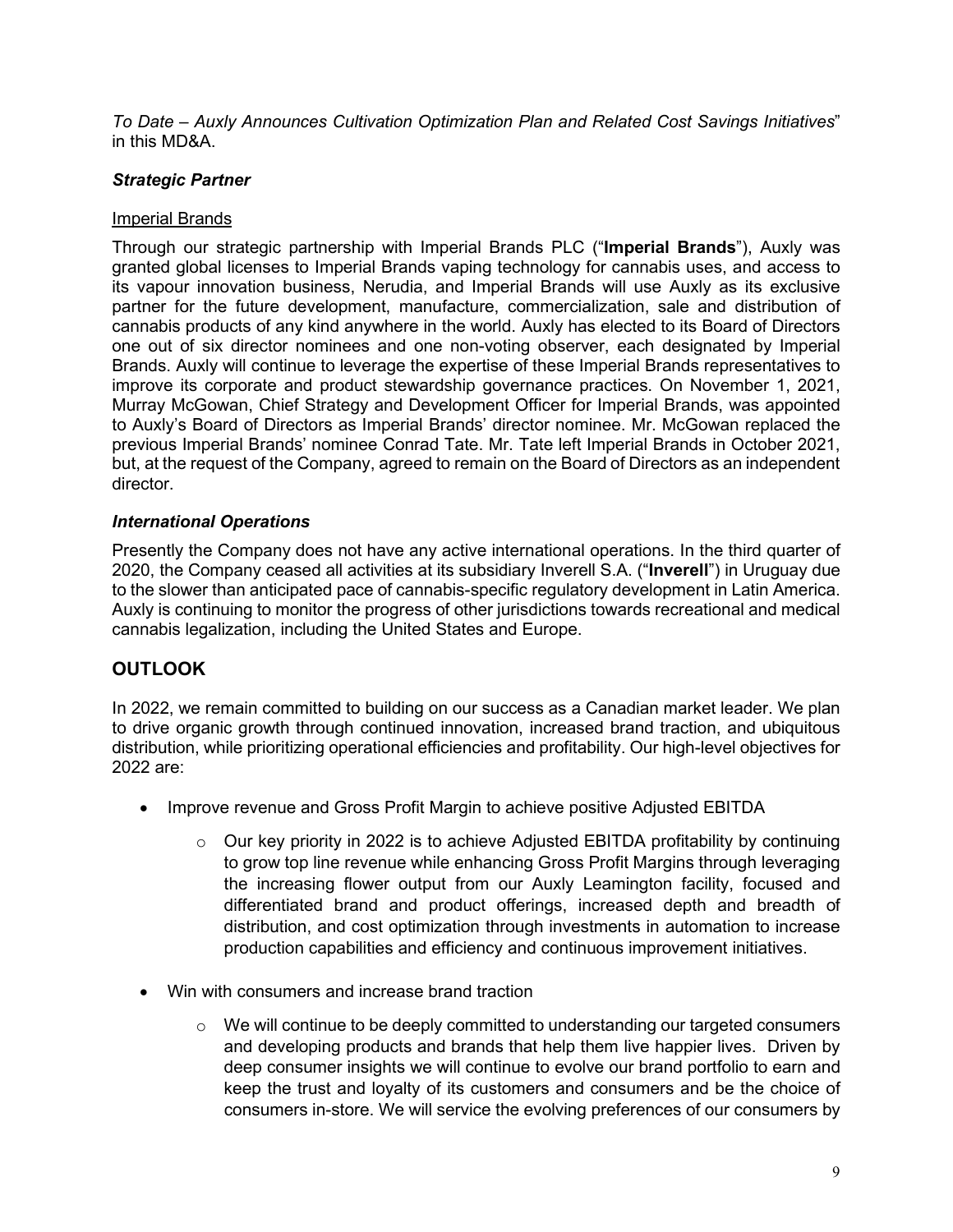delivering new and innovative branded products to market and ensuring that our consumers can access those products broadly and reliably.

We are pleased with our first quarter results, with seasonality having had less of an impact on revenue as compared to the same period in 2021. However, we did encounter operational challenges throughout the quarter, such as lower winter yields at Auxly Leamington and hardware and packaging shortages due to supply chain disruptions. We believe that those challenges are largely behind us, and we are very encouraged by yield and overall product quality improvements that we have seen at Auxly Leamington, which we believe will better equip Auxly to meet the demand for its flower and pre-roll products.

We have and will continue to put our consumers first by addressing their evolving needs and preferences through our industry leading, insight-driven innovation pipeline. During the first quarter of 2022, we successfully launched 10 of the anticipated 60 new SKUs planned to be launched throughout the year, to strong early results and consumer acclaim. Auxly continues to prioritize investing in innovations for key growth categories, while maintaining our standards for producing the high-quality products that are contributing to our growing consumer awareness and brand equity.

Finally, we remain focused on cost control and margin enhancement through continued process improvements and investments in automation. While our first quarter SG&A now includes a full quarter of Auxly Leamington expenses for the first time, we were still able to maintain flat SG&A compared to the previous quarter and also continue to make improvements to Adjusted EBITDA. We remain confident in our second quarter sales outlook and in our ability to achieve Adjusted EBITDA profitability in 2022.

# <span id="page-9-0"></span>**COVID-19 PANDEMIC**

On March 11, 2020, the World Health Organization recognized the outbreak of COVID-19 as a pandemic, which has had a profound impact on the global economy. The pandemic has continued to be a rapidly changing situation through 2021 and into 2022, and the provincial and territorial responses to the pandemic continue to evolve.

As of the date of this MD&A, the majority of temporary provincial lockdown measures and other pandemic restrictions, which were implemented by provinces and territories at the beginning of the pandemic, and which continued into 2021 and 2022, have now been eased in most areas as vaccination rates have risen and COVID-19 cases fall across the country, but there is still a possibility that lockdown measures could be imposed again if there is an increase in COVID-19 cases. On March 1, 2022, all remaining capacity limits and vaccine mandates were lifted by the Ontario government, which means all retail stores, including retail cannabis stores, are open for in-store sales without any capacity limits. In Ontario, as a temporary measure during lockdowns and stay-at-home orders, retail cannabis stores were permitted to remain open for curbside pickup and delivery, and the Ontario Government has since announced that as of March 15, 2022, retail cannabis stores will be permitted to offer curbside pickup and delivery on a permanent basis. As of the date of this MD&A, the majority of pandemic protocols across the country have been lifted, but lockdowns and other restrictive measures could be reimposed if there is an increase in COVID-19 cases across provinces and territories, which could have a materially negative impact on the Company's sales, cash flows and results of operations.

In response to the pandemic, the Company implemented safety measures to protect employees and consumers and is continuing to monitor and comply with all federal and provincial regulations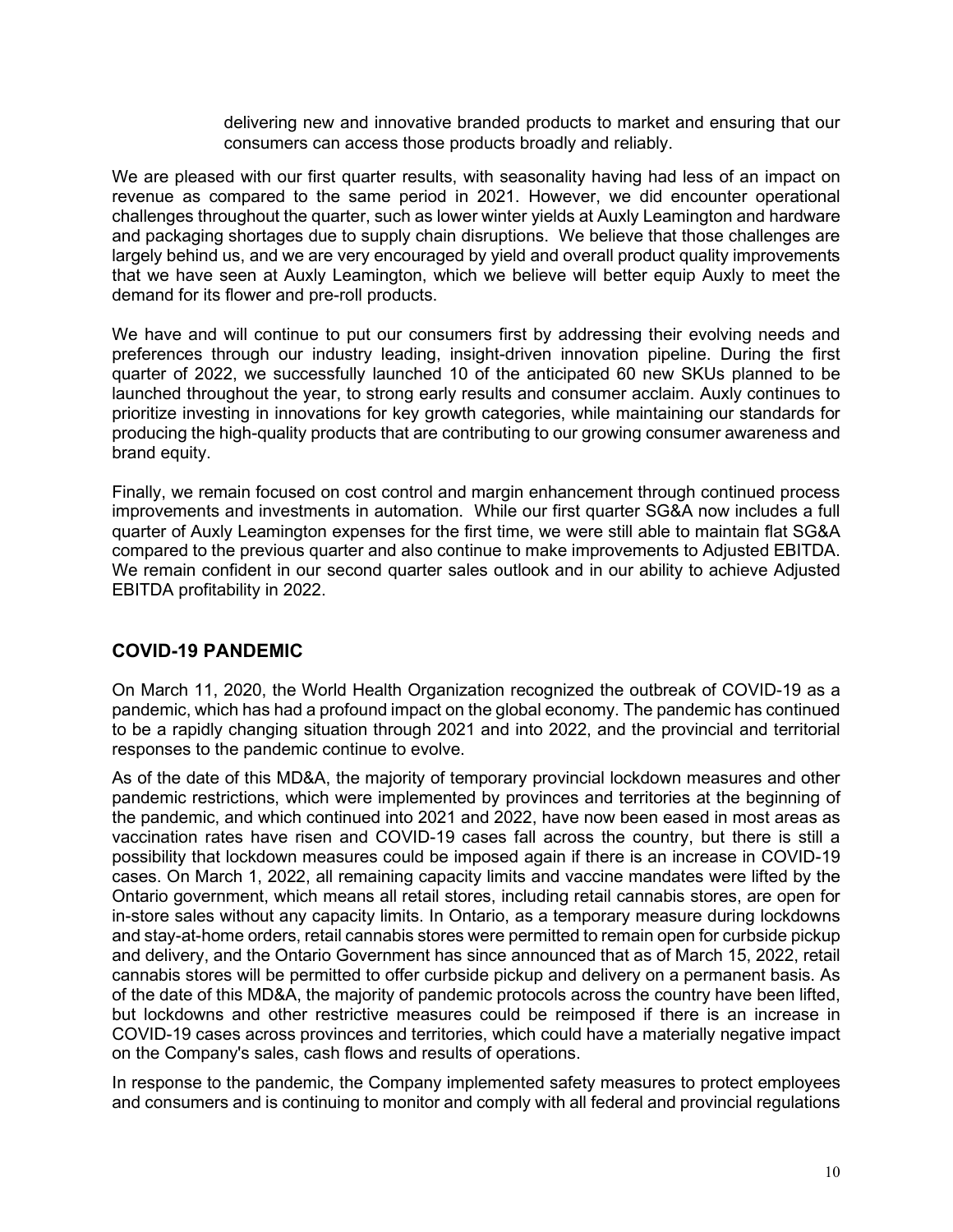and guidelines while keeping our facilities operating. The Company's cultivation and processing facilities have remained open and operational and employees at the Company's corporate head office in Toronto and other non-production staff at our cannabis facilities are currently operating under a part-time work from home model.

# <span id="page-10-0"></span>**RECENT DEVELOPMENTS: First Quarter 2022 To Date**

# *Auxly Announces Cultivation Optimization Plan and Related Cost Savings Initiatives*

On February 7, 2022, the Company announced the closure of its Auxly Annapolis and Auxly Annapolis OG facilities located in Kentville and Hortonville, Nova Scotia, to focus its efforts on streamlining and simplifying its cultivation platform and reducing costs. Through streamlining its cultivation footprint, the Company will be able to focus efforts and resources on optimizing the output of high-quality cannabis from its newly acquired large-scale greenhouse cultivation facility, Auxly Leamington. The Company intends to divest these non-core assets and apply the proceeds from any such sale to support the Company's ongoing operations.

#### *Auxly Maintains Top Position in 2.0, Dominates Vape Sales and Grows National Market Share Through 1.0 Expansion in 2021*

On January 13, 2022, the Company reported its continued national leadership in Cannabis 2.0 Product sales in 2021, securing a 15% share of the growing category, as confirmed by Headset. The Company's #1 spot is driven by its dominance in the vapour segment, where it achieved 23% national market share for the year, with all three of its vape brands – Back Forty, Kolab Project and Foray – securing a spot in the top 5 selling brands across the country.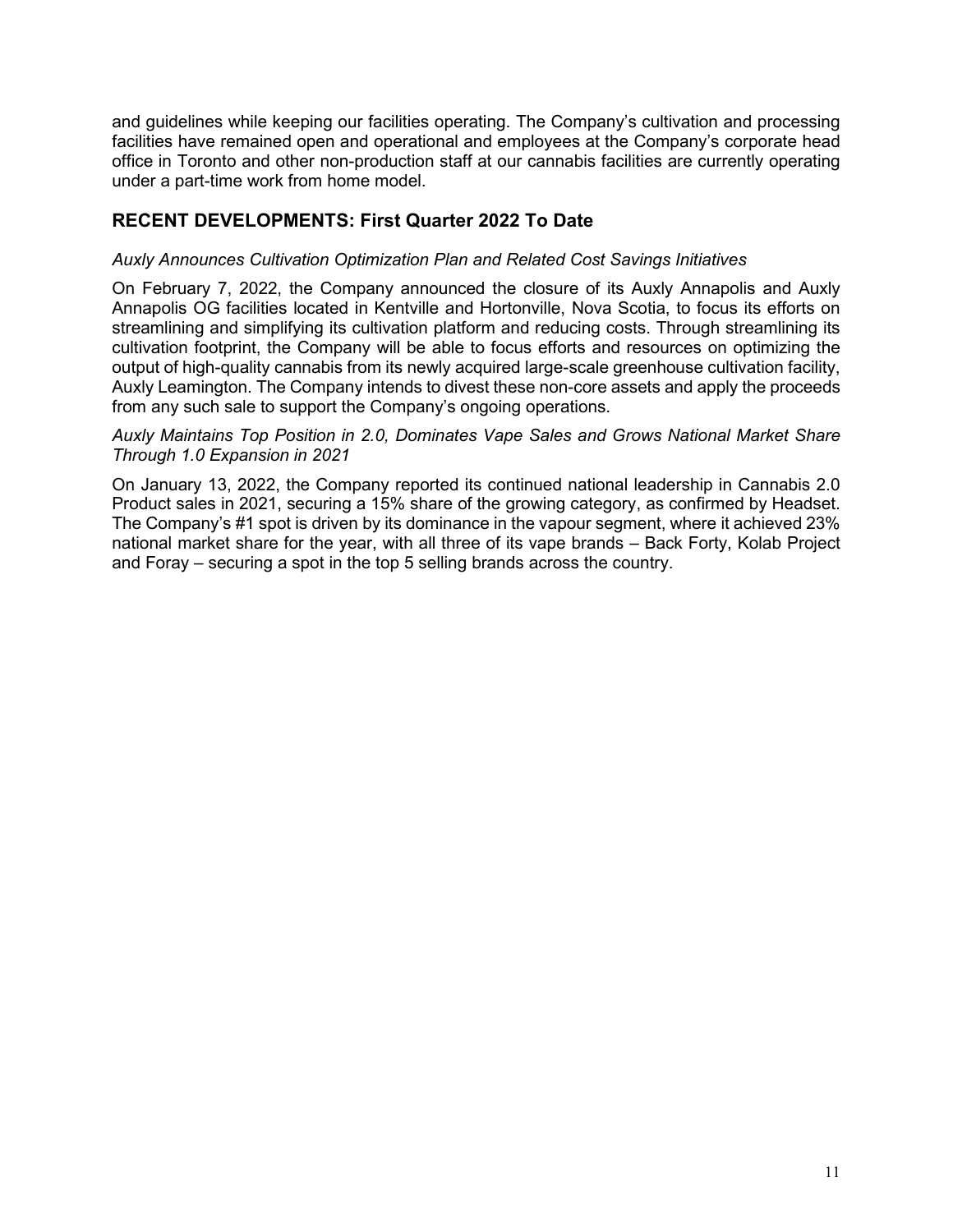# <span id="page-11-0"></span>**FINANCIAL HIGHLIGHTS AND KEY PERFORMANCE INDICATORS**

| (000's)                                       |               |     |              |   |             |         |
|-----------------------------------------------|---------------|-----|--------------|---|-------------|---------|
| For the three months ended March 31:          | 2022          |     | 2021         |   | Change      | Change  |
| Total net revenues                            | 22.626        |     | 9.166        |   | 13.460      | 147%    |
| Net income/(loss)*                            | (39,846)      |     | (10, 494)    |   | (29, 352)   | $-280%$ |
| Net income/(loss) from continuing operations* | (39,846)      |     | (10,316)     |   | (29, 530)   | $-286%$ |
| Adjusted EBITDA**                             | (5,622)       |     | (6, 540)     |   | 918         | 14%     |
| Weighted average shares outstanding           | 847,603,874   |     | 714,041,130  |   | 133,562,744 | 19%     |
|                                               |               |     |              |   |             |         |
| As at:                                        | March 31,     |     | December 31. |   | Change      | Change  |
| (000's)                                       | 2022          |     | 2021         |   |             |         |
| Cash and equivalents                          | \$<br>16.295  | -\$ | 14.754 \$    |   | 1.541       | 10%     |
| Total assets                                  | \$<br>417.460 | S   | 450.422 \$   |   | (32,962)    | $-7\%$  |
| Debt***                                       | \$<br>175.577 | S   | 168.809      | S | 6.768       | 4%      |

\*Attributable to shareholders of the Company

\*\*Adjusted EBITDA is a Non-IFRS financial measure. Refer to the Non-GAAP Measures section in this MD&A for definitions \*\*\*Debt is a supplementary financial measure. Refer to the Non-GAAP Measures section in this MD&A for definitions

For the period ended March 31, 2022, net revenues were \$22.6 million, an increase of approximately \$13.5 million over the same period of 2021. Sales during the first quarter of 2022 improved primarily due to increases in Auxly's adult recreational retail sales and expansion into Cannabis 1.0 Products.

Net losses attributable to shareholders of \$39.8 million increased by \$29.4 million over the same period in 2021, primarily due to charges recognized with the closure of the Auxly Annapolis and Auxly Annapolis OG facilities. The total impact associated with these closures was \$25.7 million comprising impairments of property plant and equipment, intangible assets, goodwill, inventory and a number of other accounts.

Adjusted EBITDA was negative \$5.6 million during the current quarter as compared to negative \$6.5 million during the same period of 2021 primarily as a result of improved gross profits offset by higher SG&A.

Cash and equivalents were \$16.3 million on March 31, 2022, increased by \$1.5 million from December 31, 2021. The net cash increase was associated with proceeds from financing activities, partially offset by negative cash from operating activities and investing activities.

For the quarter ended March 31, 2022, the average number of Shares outstanding increased to 847.6 million Shares, an increase of 133.6 million Shares or 19% over 2021 primarily as a result of equity offerings completed in 2021 including Shares issued under the Company's at-the-market equity program ("**ATM Program**").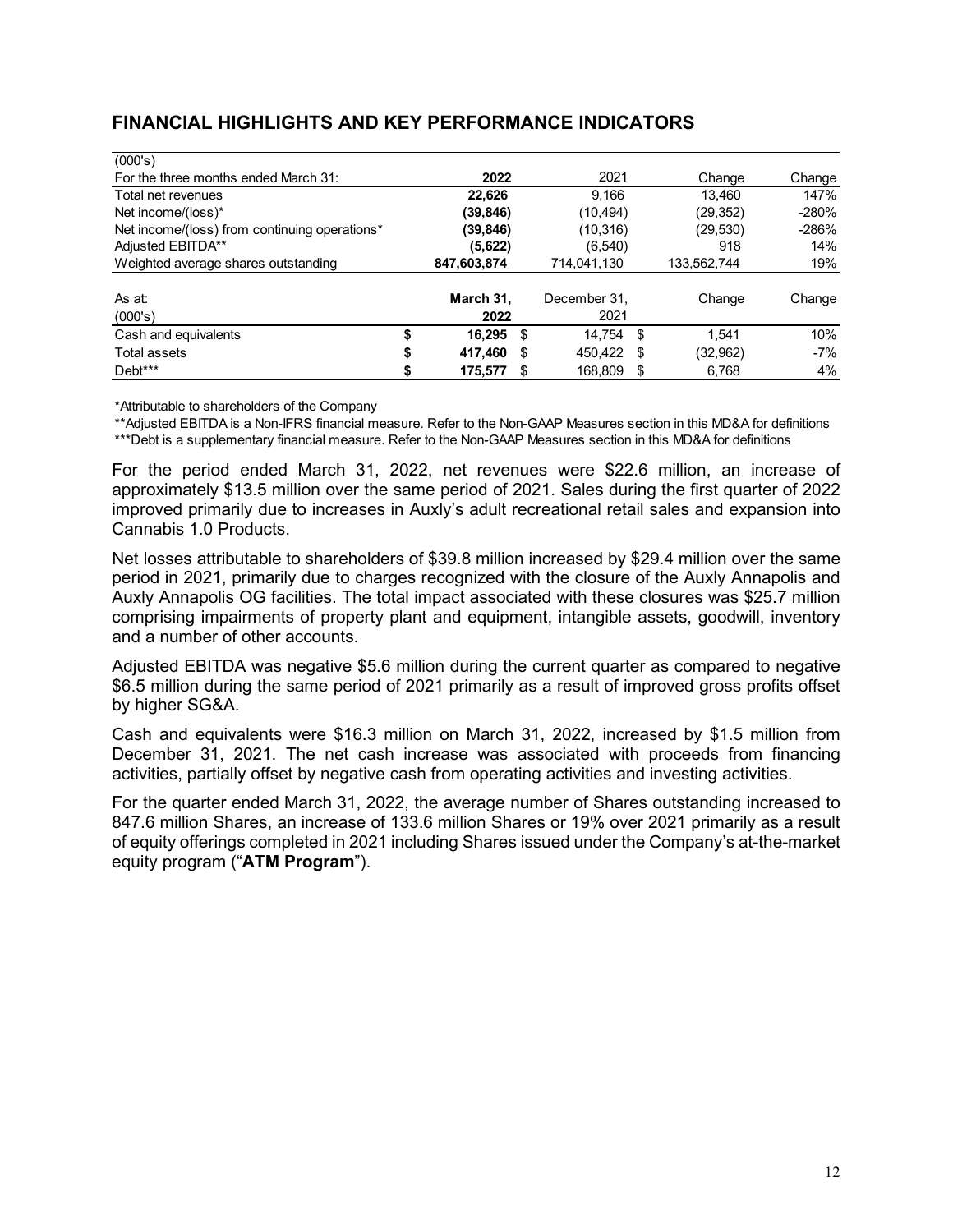# <span id="page-12-0"></span>**RESULTS OF OPERATIONS**

| (000's)                                                                               |                    |     |                    |
|---------------------------------------------------------------------------------------|--------------------|-----|--------------------|
| For the three months ended March 31:                                                  | 2022               |     | 2021               |
| <b>CONTINUING OPERATIONS</b>                                                          |                    |     |                    |
| <b>Revenue</b>                                                                        |                    |     |                    |
| Revenue from sales of cannabis products                                               | \$<br>33,204       | -\$ | 12,152             |
| Excise taxes                                                                          | (10, 578)          |     | (2,986)            |
| <b>Total net revenue</b>                                                              | 22,626             |     | 9,166              |
| <b>Costs of sales</b>                                                                 |                    |     |                    |
| Costs of finished cannabis inventory sold                                             | 17,522             |     | 6,848              |
| Biological asset impairment                                                           | 704                |     |                    |
| Inventory (gain)/impairment                                                           | 4,878              |     | 230                |
| Gross profit/(loss) excluding fair value items                                        | (478)              |     | 2,088              |
|                                                                                       |                    |     |                    |
| Unrealized fair value gain/(loss) on biological transformation                        | 6,473              |     | 255                |
| Realized fair value gain/(loss) on inventory                                          | (2, 325)           |     |                    |
| <b>Gross profit</b>                                                                   | 3,670              |     | 2,344              |
|                                                                                       |                    |     |                    |
| <b>Expenses</b>                                                                       |                    |     |                    |
| Selling, general, and administrative expenses                                         | 12,842             |     | 9,205              |
| Depreciation and amortization                                                         | 4,600              |     | 2,432              |
| Interest expense                                                                      | 5,080              |     | 4,601              |
| <b>Total expenses</b>                                                                 | 22,522             |     | 16,238             |
| Other income/(loss)                                                                   |                    |     |                    |
| Fair value gain/(loss) for financial instruments accounted under FVTPL                |                    |     | 116                |
| Interest and other income                                                             | 85                 |     | 416                |
| Impairment of long-term assets                                                        | (12, 884)          |     |                    |
| Impairment of intangible assets and goodwill                                          | (10, 789)          |     |                    |
| Gain/(loss) on settlement of assets and liabilities and other expenses                |                    |     | 4,068              |
| Share of gain/(loss) on investment in joint venture                                   |                    |     | (459)              |
| Foreign exchange gain/(loss)                                                          | (361)              |     | (608)              |
| Total other income/(loss)                                                             | (23, 949)          |     | 3,533              |
|                                                                                       |                    |     |                    |
| Net loss before income tax                                                            | (42, 801)          |     | (10, 361)          |
| Income tax recovery                                                                   | \$<br>2,955        |     | 39                 |
| Net loss from continuing operations<br>Net income/(loss) from discontinued operations | (39, 846)          | \$  | (10, 322)<br>(178) |
| Net income/(loss)                                                                     | \$<br>(39, 846)    | \$  | (10, 500)          |
|                                                                                       |                    |     |                    |
| Net income/(loss) attributable to shareholders of the Company                         | \$<br>(39, 846)    | \$  | (10, 494)          |
| Net loss attributable to non-controlling interest                                     |                    |     | (6)                |
|                                                                                       |                    |     |                    |
| <b>Adjusted EBITDA</b>                                                                | \$<br>$(5,622)$ \$ |     | (6, 540)           |
| From continuing operations                                                            | \$<br>$(0.05)$ \$  |     | (0.01)             |
| From discontinued operations                                                          |                    |     |                    |
| Net income/(loss) per common share (basic and diluted)                                | \$<br>$(0.05)$ \$  |     | (0.01)             |
| Weighted average shares outstanding (basic and diluted)                               | 847,603,874        |     | 714,041,130        |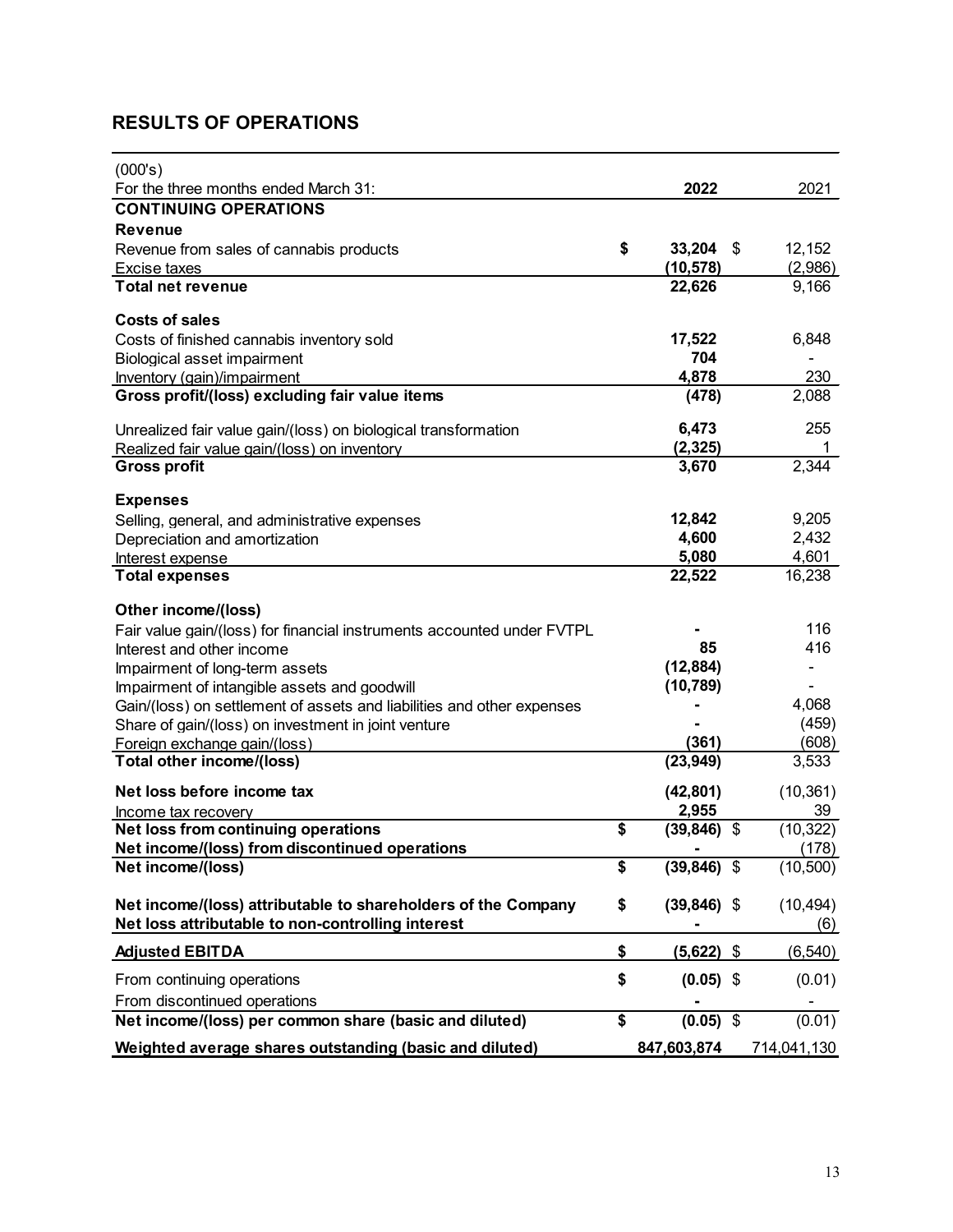# *Net Revenue*

For the three months ended March 31, 2022, net revenues were \$22.6 million as compared to \$9.2 million during the same period in 2021, an improvement of 147%. Revenue in the first quarter of 2022 was comprised of approximately 61% in Cannabis 2.0 Product sales, with the remainder from Cannabis 1.0 Product sales. Net revenues improved as a result of the Company's expansion into Cannabis 1.0 Products and continued leadership in Cannabis 2.0 Products. Consistent with prior periods, as the Company does not participate in the Quebec market, approximately 85% of cannabis sales during the first quarter of 2022 originated from sales to British Columbia, Alberta and Ontario.

# *Gross Profit*

Auxly realized a gross profit of \$3.7 million resulting in a 16% Gross Profit Margin<sup>[2](#page-13-0)</sup> for the quarter ended March 31, 2022, compared to \$2.3 million (26%) during the same period in 2021. Gross profits were impacted by the biological assets and inventory impairments of \$5.0 million associated with the closure of the Auxly Annapolis and Auxly Annapolis OG facilities as announced on February 7, 2022. Cost of Finished Cannabis Inventory Sold Margin<sup>2</sup> was 23%, 2% lower than the same period of 2021, however 3% greater than the fourth quarter of 2021, inclusive of the impact of Auxly Leamington.

Following the acquisition of Auxly Leamington, the Company recognizes gross profit or loss from Auxly Leamington only as product is sold to the Company's customers after being further processed by Auxly Ottawa or Auxly Charlottetown. During the first quarter of 2022, the Company realized approximately \$1.5 million of additional gross profit from the sale of finished cannabis inventory sold. Prior to the acquisition of Auxly Leamington in November 2021, the net earnings of Auxly Leamington were recorded in other income and expenses on an equity basis in proportion to the Company's ownership in the joint venture.

Biological and inventory impairments of \$0.7 million and \$4.9 million respectively were attributable to the closure of the Auxly Annapolis and Auxly Annapolis OG facilities.

Unrealized fair value gains and losses on biological assets and realized fair value gains and losses on inventory in the first quarter of 2022 primarily relate to Auxly Leamington. In 2021, prior to the acquisition, Auxly Leamington was accounted for under the equity method.

# *Total Expenses*

Selling, general and administrative expenses ("**SG&A**") are comprised of wages and benefits, office and administrative, professional fees, business development, share-based payments, and selling expenses. SG&A expenses were \$12.8 million during the first quarter of 2022, slightly lower than the fourth quarter of 2021 with the full quarter consolidation of Auxly Leamington, and \$3.6 million higher than the first quarter of 2021.

Wages and benefits were \$5.7 million during the first quarter of 2022, approximately \$1.5 million higher than the same period of 2021, primarily from workforce additions to support Cannabis 1.0 Product sales and in support of higher revenues, and the addition of the Auxly Leamington workforce of approximately \$0.5 million.

Office and administrative expenses were \$3.6 million during the current quarter, increasing by \$0.5 million compared to the same period in 2021. The increased expenditures primarily relate to the addition of Auxly Leamington of approximately \$0.7 million.

<span id="page-13-0"></span><sup>2</sup> Gross Profit Margin and Cost of Finished Cannabis Inventory Sold Margin are supplemental financial measures – See "*Non-GAAP Measures*" in this MD&A.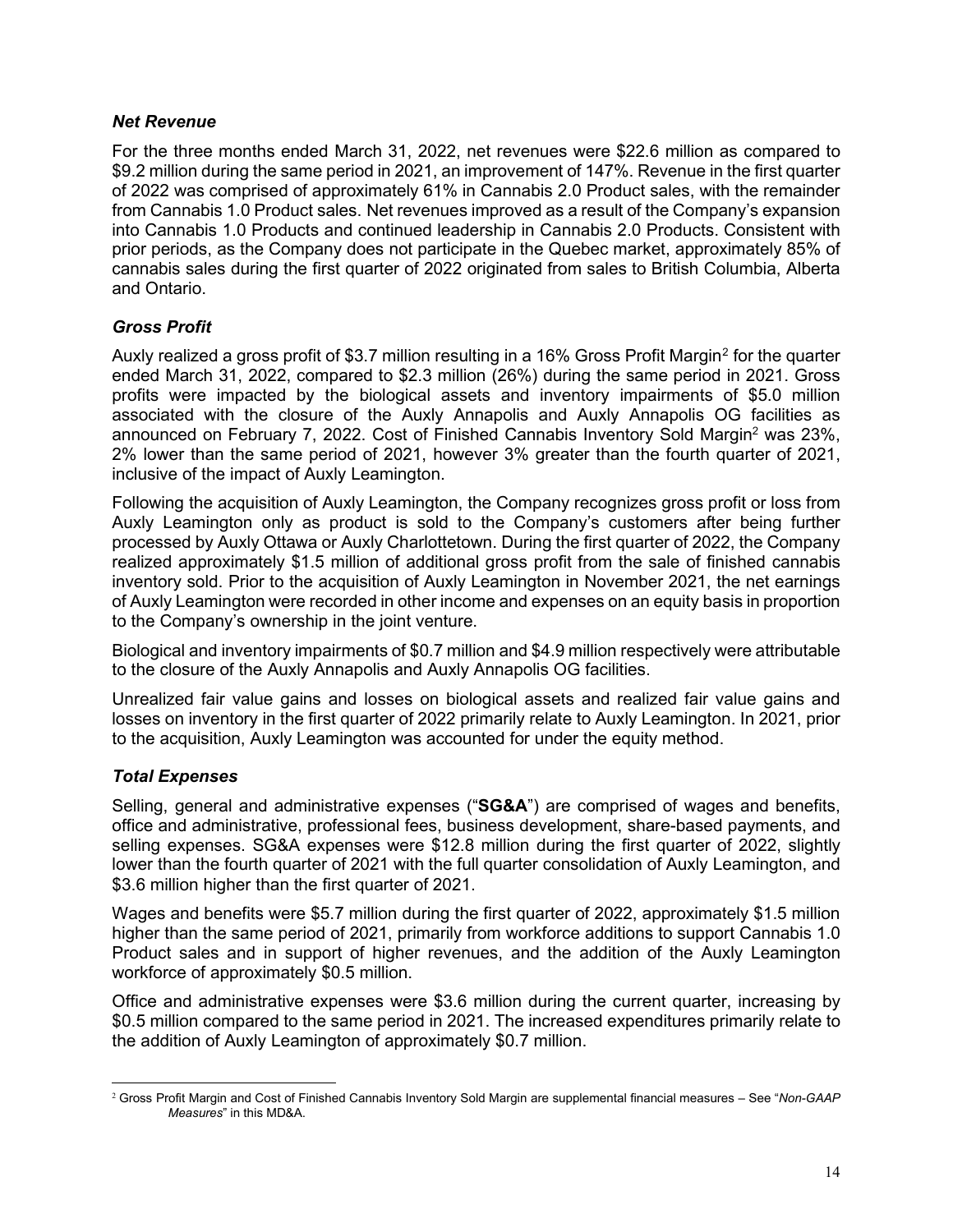Auxly's professional fees were \$0.4 million during the first quarter of 2022, which was consistent with 2021. Professional fees incurred during the period primarily related to accounting fees, regulatory matters, reporting issuer fees, and legal fees associated with certain corporate activities.

Business development expenses were \$0.1 million for the three months ended March 31, 2022, as compared to \$Nil during the same period in 2021. These expenses have been nominal during the COVID-19 pandemic and primarily relate to acquisition, business development and travel related expenses.

Share-based compensation was \$0.2 million for the three months ended March 31, 2022, which was consistent with the same period in 2021. The expense is a function of the number of option grants, the weighted average aging of the grants and the share price at the time of grant.

Selling expenses were \$2.9 million for the three months ended March 31, 2022, an increase of \$1.6 million over the same period in 2021, as a result of cannabis sales activities comprised of brokerage fees earned by Kindred, Health Canada fees related to higher revenues, and increased marketing initiatives for Cannabis Products.

Depreciation and amortization expenses were \$4.6 million for the period ended March 31, 2022, \$2.2 million greater than the same period of 2021. The increase in expense during the current period is primarily related to additional capital expenditures and inclusion of Auxly Leamington representing approximately \$0.7 million.

Interest expenses were \$5.1 million in the three months ended March 31, 2022, an increase of \$0.5 million over the same period in 2021 primarily as a result of the inclusion of Auxly Leamington, which accounted for approximately \$0.9 million. Interest expense includes accretion on the convertible debentures and interest paid in kind on the \$123 million Imperial Brands Debenture. Interest payable in cash was approximately \$1.4 million for the current quarter.

# *Total Other Incomes and Losses*

Total other incomes and losses for the quarter were a \$23.9 million loss as compared to a gain of \$3.5 million during the same period in 2021.

The impairment of long-term assets of \$12.9 million and intangible assets and goodwill of \$10.8 million respectively in the first quarter of 2022 relates to the closure of the Auxly Annapolis and Auxly Annapolis OG facilities where the carrying value exceeds the fair value less cost to sell.

Gains and losses on settlement of assets and liabilities and other expenses in the prior year quarter were primarily associated with a gain on the settlement of a \$5.8 million liability associated with a non-monetary product exchange with another licensed producer.

The share of loss on investment in joint venture of \$0.5 million represents the Company's proportionate share of Auxly Leamington's earnings prior to its acquisition in November 2021, which results are presently consolidated into the Company's financial statements.

Auxly is exposed to foreign exchange fluctuations from the U.S. dollar to CAD dollar exchange rate primarily related to inventory, capital purchases and Inverell net assets. During the period ended March 31, 2022, the Company reported a foreign exchange loss of \$0.4 million as compared to a loss of \$0.6 million during the same period of 2021.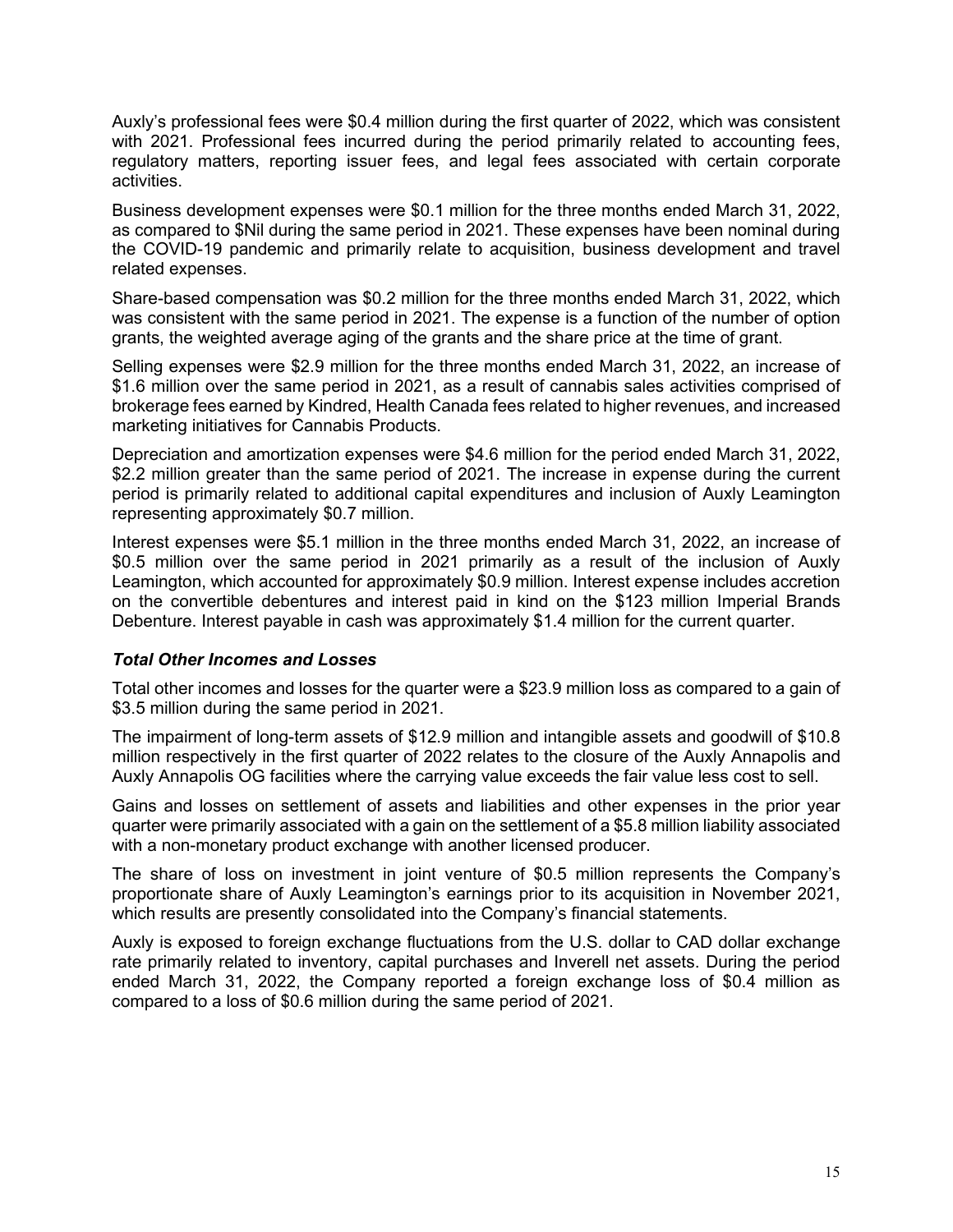#### *Net Income and Loss*

Net losses attributable to shareholders of the Company were \$39.8 million for the three months ended March 31, 2022, representing a net loss of \$0.05 per share on a basic and diluted basis. The loss of \$29.4 million relative to the same period in 2021 was primarily related to the net impact of approximately \$25.7 million related to the closure of the Auxly Annapolis and Auxly Annapolis OG facilities during the period and a gain on the settlement of assets and liabilities and other expenses of \$4 million in 2021.

# *Adjusted EBITDA*

Adjusted EBITDA of negative \$5.6 million during the three months ended March 31, 2022 was \$0.9 million better than the same period in 2021, primarily related to higher gross profits before fair value adjustments and impairment charges, partially offset by higher SG&A.

# *Discontinued Operations*

On May 27, 2021, the Company announced that it had reached an agreement to sell KGK to Myconic Capital Corp. (now Wellbeing Digital Sciences Inc.) ("**Wellbeing**"), and on June 2, 2021, completed the sale of KGK to Wellbeing. As a result of the sale, results from operations and cash flows from KGK have been presented as discontinued operations, as applicable, on a retrospective basis.

# <span id="page-15-0"></span>**SUMMARY OF QUARTERLY RESULTS**

The following table summarizes comparative quarterly results for the last eight quarters.

| (000's)                            | Q1/22     | Q4/21    | Q3/21    | Q2/21   | Q1/21    | Q4/20    | Q3/20    | Q2/20    |
|------------------------------------|-----------|----------|----------|---------|----------|----------|----------|----------|
| <b>CONTINUING OPERATIONS</b>       |           |          |          |         |          |          |          |          |
| Total net revenues                 | 22.626    | 29.318   | 24.493   | 20.852  | 9.166    | 18.246   | 12.598   | 6.867    |
| Net losses*                        | (39, 846) | (18.376) | (13.527) | (3,676) | (10,316) | (25.804) | (17.597) | (29,175) |
| Adjusted EBITDA**                  | (5.622)   | (6.043)  | (6.099)  | (2.989) | (6.540)  | (4.631)  | (6.417)  | (10.312) |
| Average shares outstanding (000's) | 847.604   | 829.480  | 825.613  | 762.653 | 714.041  | 640.923  | 631.950  | 627.822  |
| Per share: Basic & diluted loss    | (0.05)    | (0.02)   | (0.02)   | (0.00)  | (0.01)   | (0.04)   | (0.03)   | (0.05)   |

\*attributable to shareholders of the Company and excludes discontinued operations.

\*\*Adjusted EBITDA is a Non-IFRS financial measure. Refer to the Non-GAAP Measures section in this MD&A for definitions.

The Company commenced cannabis sales to the Canadian adult recreational market with the legalization of Cannabis 2.0 Products in the fourth quarter of 2019. Since that date, the Company has become a leader in Cannabis 2.0 Products and has continued to introduce new products including Cannabis 1.0 Products to increase total net revenues. Net revenues during the second quarter of 2020 were impacted during the first wave of the COVID-19 pandemic and in the first quarter of 2021 as a result of changes to the Company's provincial customers' inventory management practices and increased restrictions during the third wave of the COVID-19 pandemic. The first quarter of the calendar year also reflects a seasonal decrease in retail sales which has historically improved throughout the year.

Net losses from continuing operations have fluctuated over the eight quarters primarily as a result of other losses which include impairment charges, fair value adjustments and losses on settlement of assets and liabilities. Results for Q2 2021 improved primarily as a result of increased income tax recoveries and recognition of a gain from the Imperial Brands Debenture amendments, partially offset by total other losses. The first quarter of 2022 reflects the impact of losses associated with the closure of the Auxly Annapolis and Auxly Annapolis OG facilities.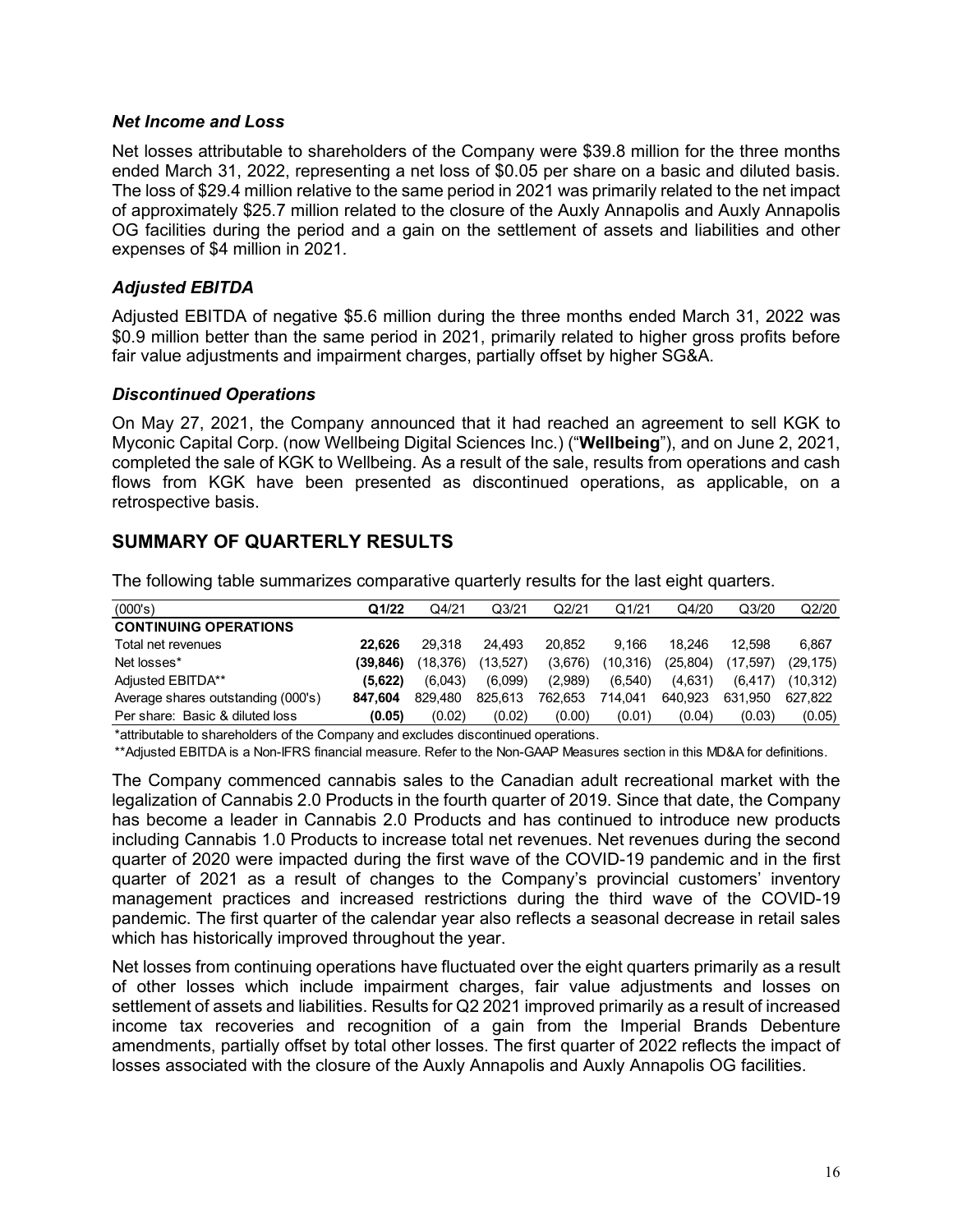Adjusted EBITDA has fluctuated with changes in total net revenues, changes to product mix with an increase of Cannabis 1.0 Products which presently have lower Gross Profit Margins, and the timing of SG&A expenditures, in particular selling expenses.

The increases in average outstanding Shares reflect financing activities (issuance and exchange of Shares, exercise of warrants, options and conversion of convertible debentures).

# <span id="page-16-0"></span>**TRANSACTIONS WITH RELATED PARTIES**

#### *Key management and director compensation*

Auxly's key management personnel have authority and responsibility for overseeing, planning, directing and controlling the activities of the Company. Key management personnel include members of the Board of Directors and executive officers. Compensation of key management personnel may include short-term and long-term benefits, as applicable, including salaries, bonuses, stock options or post-employment benefits. Compensation provided to current and key management is as follows:

| For the three months ended: | March 31, | March 31, |
|-----------------------------|-----------|-----------|
|                             | 2022      | 2021      |
| Short-term benefits         | 524       | 503       |
| Long-term benefits          | 104       | 83        |
| <b>Total</b>                | 628       | 586       |

# <span id="page-16-1"></span>**LIQUIDITY AND CAPITAL RESOURCES**

| (000's)                                               |   |              |           |
|-------------------------------------------------------|---|--------------|-----------|
| For the three months ended March 31:                  |   | 2022         | 2021      |
| Cash used in continuing operating activities          |   | $(6,981)$ \$ | (17, 931) |
| Net change in investments                             |   |              | (263)     |
| Net capital expenditures                              |   | (761)        | (1, 207)  |
| Cash used in continuing investing activities          |   | (761)        | (1,470)   |
| Net cash from continuing financing activities         |   | 9,283        | 19,513    |
| Net cash provided/(used) from discontinued operations |   | ۰            | (895)     |
| Cash position, at the beginning of the period         |   | 14,754       | 20,657    |
| Cash position, end of period                          | œ | 16,295       | 19,874    |

Auxly's objectives when managing its liquidity and capital resources are to safeguard its ability to continue as a going concern and to maintain a flexible capital structure which optimizes the cost of capital within a framework of acceptable risk. Auxly considers its capital structure to include debt and shareholders' equity.

Auxly manages its capital structure by preparing rolling cash flow forecasts, monitoring the condition and value of assets available for use as well as those assets being used as security in financing arrangements, seeking flexibility in financing arrangements, and establishing programs to monitor and maintain compliance with terms of financing agreements.

Auxly is dependent on expected business growth, changes in the business environment and capital markets as its source of operating capital and may issue additional Shares or debt, acquire or dispose of assets to maintain or adjust its capital structure.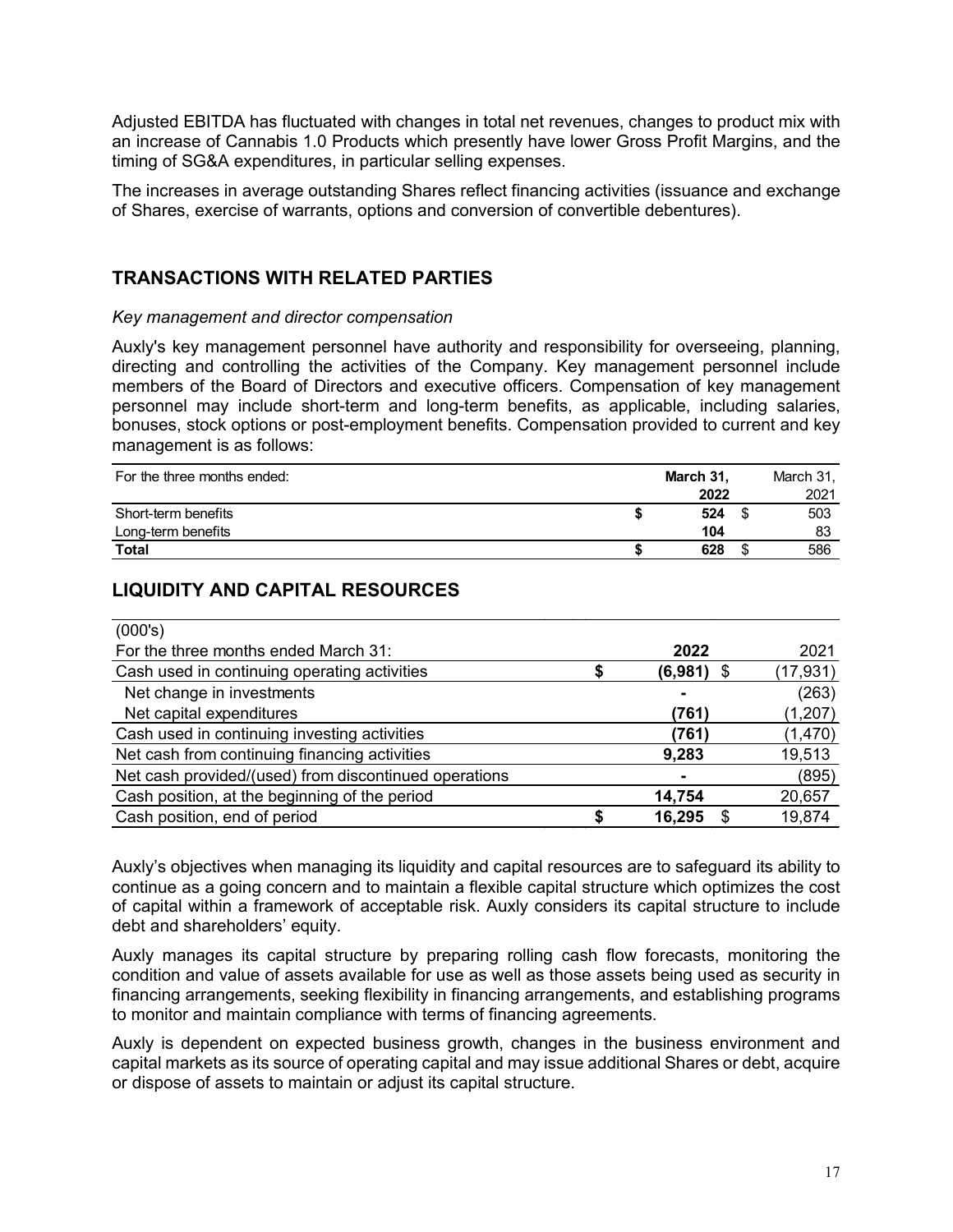During the three months ended March 31, 2022, Auxly used \$7.0 million in operating activities from continuing operations, including the positive impact of \$0.4 million of changes in working capital.

Net investing activities from continuing operations for the period ended March 31, 2022, were a use of \$0.8 million primarily related to the purchase of equipment by Auxly Ottawa in connection with Cannabis 1.0 Products sales. Net financing activities from continuing operations were \$9.3 million for the three months ended March 31, 2022, including \$6.1 million in new loans, and \$5.8 million from the Company's ATM Program, partially offset by loan and lease payments.

Auxly believes it has liquidity and capital resources to meet its short-term obligations for the next 12 months. The Company will consider the need for additional funding to further strengthen its balance sheet, or in anticipation of, or response to, changing business and industry conditions, and priorities for various projects in the coming year. Accordingly, management has the ability to defer certain capital expenditures and commitments, reduce overheads and consider a variety of options to finance the business including dilutive and non-dilutive offerings. As part of the financing considerations, Auxly considers which options will best optimize interest rates and fees, term length, security provided, covenants, dilution and the impact on future business plans.

Auxly's business is subject to risks and uncertainties that could significantly impair Auxly's ability to raise funds or to generate profits sufficient to meet future obligations, operational, or development needs. See "*COVID-19 Pandemic*" and "*Risk Factors*" in this MD&A for information on the risks and uncertainties that could have a negative effect on Auxly's liquidity.

# <span id="page-17-0"></span>**OUTSTANDING SHARE DATA**

Auxly's authorized share capital consists of an unlimited number of Shares. The following table quantifies the number of issued and outstanding Shares and exercisable securities.

|                               | May 13,     | March 31,   | December 31, |
|-------------------------------|-------------|-------------|--------------|
|                               | 2022        | 2022        | 2021         |
| <b>Issued Shares</b>          | 893,228,172 | 889,522,672 | 850,732,172  |
| Escrowed shares               | 6,994,190   | 6,994,190   | 6,994,190    |
| Outstanding shares            | 886,233,982 | 882,528,482 | 843,737,982  |
| Exercisable securities        |             |             |              |
| Warrants                      | 122,542,280 | 122,542,280 | 122,542,280  |
| <b>Convertible Debentures</b> | 188,089,377 | 188,089,377 | 188,089,377  |
| Options                       | 27,925,509  | 28,423,009  | 28,920,509   |

Shares outstanding as at March 31, 2022 increased by approximately 38.8 million to 882.5 million primarily as a result of the issuance of equity under the ATM Program. The number of options declined by 0.5 million to 28.4 million as at March 31, 2022 due to plan forfeitures.

# <span id="page-17-1"></span>**NON-GAAP MEASURES**

The interim condensed consolidated financial statements of Auxly are prepared in accordance with IFRS. Auxly's basis of presentation and significant accounting policies are summarized in detail in notes 2 and 3 of the interim condensed consolidated financial statements for the three months ended March 31, 2022 and notes 2 and 3 of the annual consolidated financial statements for the year ended December 31, 2021.

This MD&A makes reference to certain financial measures, including non-GAAP measures that are historical, non-IFRS measures that are forward-looking, and supplementary financial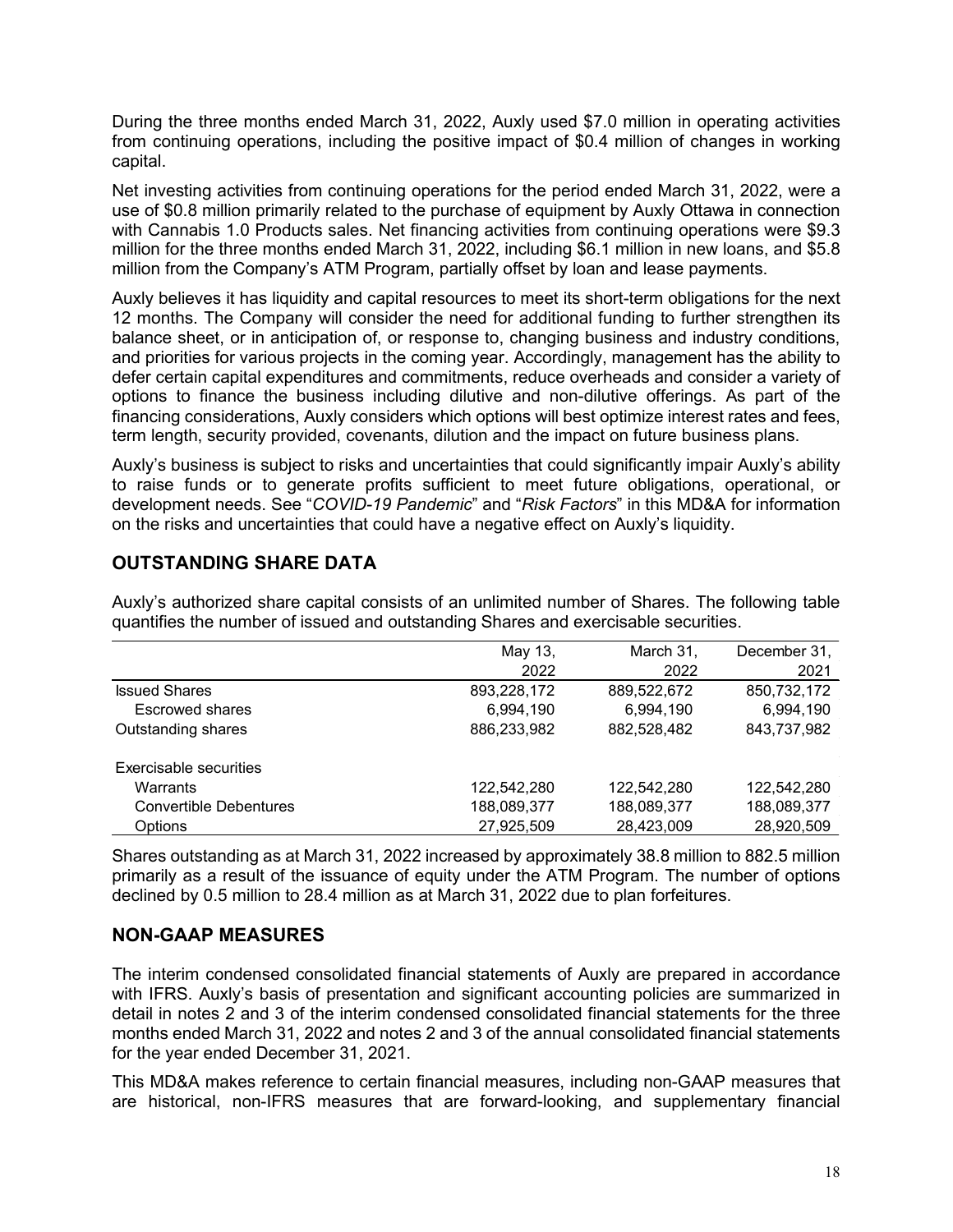measures. Management uses these financial measures for the purpose of comparison to prior periods and the development of future projections and earnings growth prospects. This information is also used by management to measure the profitability of ongoing operations and in analyzing our business performance and trends. These measures are not recognized measures under IFRS, do not have a standardized meaning prescribed by IFRS and are therefore unlikely to be comparable to similar measures presented by other companies. Rather, these measures are provided as additional information to complement those IFRS measures by providing further understanding of our results of operations from management's perspective. Accordingly, they should not be considered in isolation nor as a substitute for analysis of our financial information reported under IFRS. We use the following non-GAAP financial measures: "EBITDA", "Adjusted EBITDA," and the supplementary financial measures of "Cost of Finished Cannabis Inventory Sold Margin", "Gross Profit Margin", and "Debt."

# **Financial Measures**

# *EBITDA and Adjusted EBITDA*

These are non-GAAP measures used in the cannabis industry and by the Company to assess operating performance removing the impacts and volatility of non-cash adjustments. The definition may differ by issuer. EBITDA and Adjusted EBITDA used by the Company are reconciled with net loss from continuing operations of the Company, an IFRS measure, in the section "Results of Operations" in this MD&A. The calculation of Adjusted EBITDA is comprised of the net loss from continuing operations of the Company added or subtracted as applicable as provided in the detailed reconciliation found in this MD&A. There are a number of individual financial statement adjustments however, they are inclusive of, interest expense and income, income taxes, depreciation and amortizations, fair value gains or losses, impairments or settlements, foreign exchange, changes in the share of joint venture investments, share based compensation, gains or losses on the sale or disposal of assets and any other unusual items. The Adjusted EBITDA reconciliation is as follows: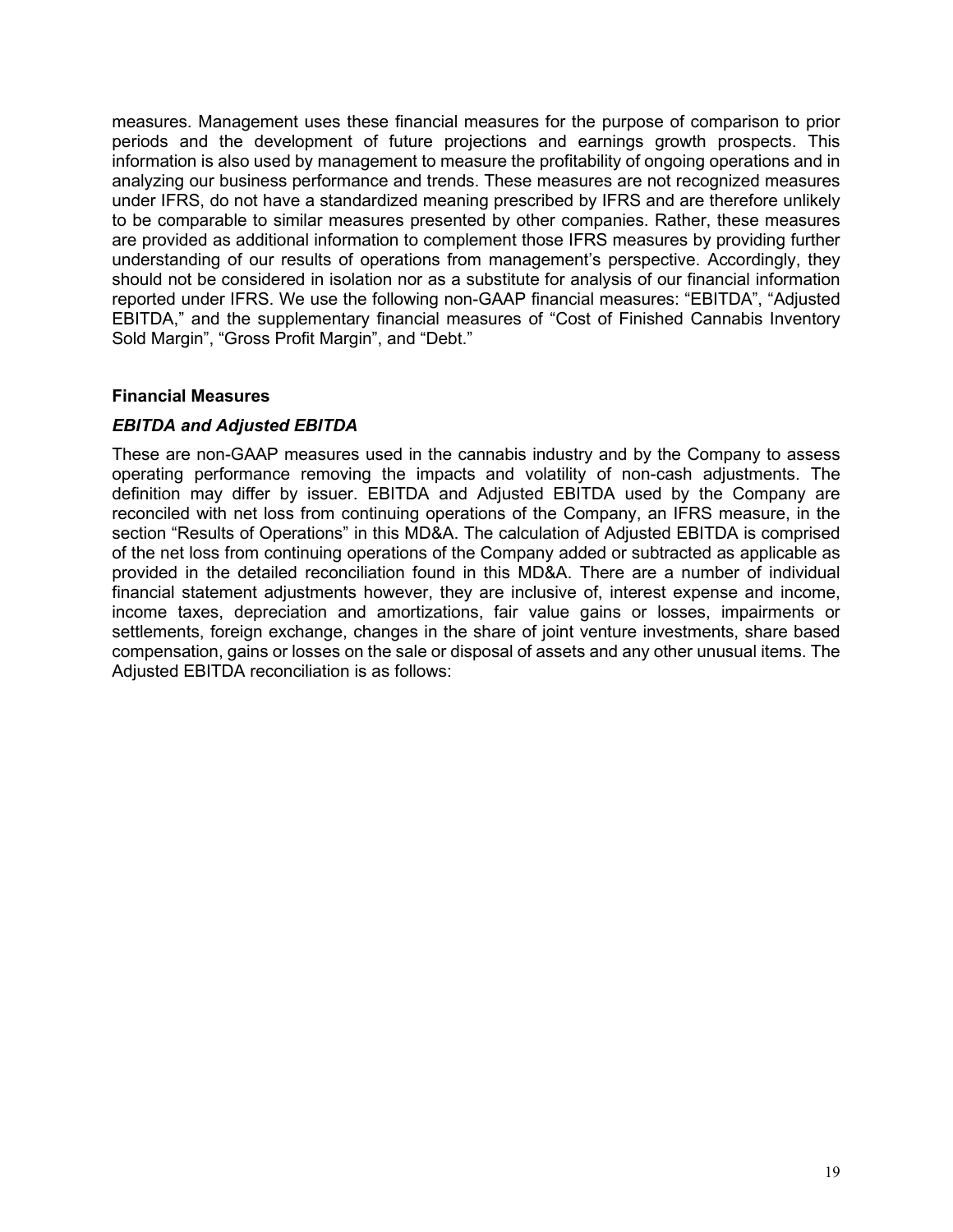| (000's)                                                                               | Q1/22                | Q4/21          | Q3/21         | Q2/21        | Q1/21          | Q4/20          | Q3/20          | Q2/20     |
|---------------------------------------------------------------------------------------|----------------------|----------------|---------------|--------------|----------------|----------------|----------------|-----------|
| Net loss from continuing operations                                                   | \$<br>$(39, 846)$ \$ | $(18, 376)$ \$ | $(13,527)$ \$ | $(3,685)$ \$ | $(10, 322)$ \$ | $(26, 012)$ \$ | $(17, 655)$ \$ | (30, 466) |
| Interest expense                                                                      | 5.080                | 4,348          | 3,932         | 4,787        | 4.601          | 3,814          | 3,651          | 3,339     |
| Interest income                                                                       | (85)                 | (308)          | (436)         | (431)        | (416)          | 310            | (381)          | (345)     |
| Income tax recovery                                                                   | (2, 955)             |                |               | (4, 291)     | (39)           | (24)           | (90)           | (567)     |
| Depreciation and amortization<br>included in cost of sales                            | 1,913                | 689            | 386           | 326          | 141            | 208            | 267            | 176       |
| Depreciation and amortization<br>included in expenses                                 | 4,600                | 5,678          | 2,223         | 2,174        | 2,432          | 2,328          | 2,076          | 2,688     |
| <b>EBITDA</b>                                                                         | (31, 293)            | (7,969)        | (7, 422)      | (1, 120)     | (3,603)        | (19, 376)      | (12, 132)      | (25, 175) |
| Impairment of biological assets                                                       | 704                  |                |               |              |                |                |                |           |
| Impairment of inventory                                                               | 4,878                | 2,194          | 716           | 124          | 230            | 1,763          | (312)          | 668       |
| Unrealized fair value loss / (gain) on<br>biological transformation                   | (6, 473)             | (1, 462)       | (352)         | (315)        | (255)          | (215)          | (172)          | (201)     |
| Realized fair value loss / (gain) on<br>inventory                                     | 2.325                | 904            | 1             | 1            | (1)            |                | (2)            | 15        |
| Share-based compensation                                                              | 203                  | 212            | 55            | 960          | 206            | 472            | 1,178          | 1,282     |
| Fair value loss / (gain) for financial<br>instruments accounted under<br><b>FVTPL</b> |                      | 408            | (223)         | (75)         | (116)          | (262)          | 34             | 4,521     |
| Impairment of long-term assets                                                        | 12,884               |                | 60            | 11,366       |                | 1,784          | (144)          | 4,506     |
| Impairment of intangible assets and<br>qoodwill                                       | 10,789               |                |               |              |                |                |                |           |
| (Gain) / loss on settlement of<br>assets, liabilities and disposals                   |                      | 815            | (1, 396)      | (16, 995)    | (4,068)        | 6.042          | 3,453          | 2,020     |
| Share of loss on investment in joint<br>venture                                       |                      | (1, 387)       | 3,095         | 2,494        | 459            | 4,412          | 1,214          | 996       |
| Foreign exchange loss / (gain)                                                        | 361                  | 242            | (633)         | 571          | 608            | 749            | 466            | 1,056     |
| <b>Adjusted EBITDA</b>                                                                | \$<br>(5,622)<br>\$  | $(6,043)$ \$   | $(6,099)$ \$  | $(2,989)$ \$ | $(6,540)$ \$   | $(4,631)$ \$   | $(6, 417)$ \$  | (10, 312) |

# **Supplementary Financial Measures**

*Cost of Finished Cannabis Inventory Sold Margin*

"Cost of Finished Cannabis Inventory Sold Margin" is a supplementary financial measure and is defined as Cost of Finished Cannabis Inventory Sold divided by revenue.

#### *Gross Profit Margin*

"Gross Profit Margin" is defined as gross profit divided by revenue. Gross Profit Margin is a supplementary financial measure.

#### *Debt*

"Debt" is defined as current and long-term debt and is a supplementary financial measure. It is a useful measure in managing our capital structure and financing requirements.

# <span id="page-19-0"></span>**COMMITMENTS AND OFF-BALANCE SHEET ARRANGEMENTS**

As at March 31, 2022, the Company has entered into certain agreements which commit the Company to future funding following a mutually agreed upon event or events. Commitments have not been described where agreements are insufficiently advanced, unlikely to progress further or amounts are indeterminable**.** 

The Company has funding commitments as follows:

As part of the \$62.5 million in debt financing provided by a syndicate led by BMO towards the construction of the Auxly Leamington purpose-built greenhouse facility, the Company has guaranteed payments up to \$33 million in the event of default;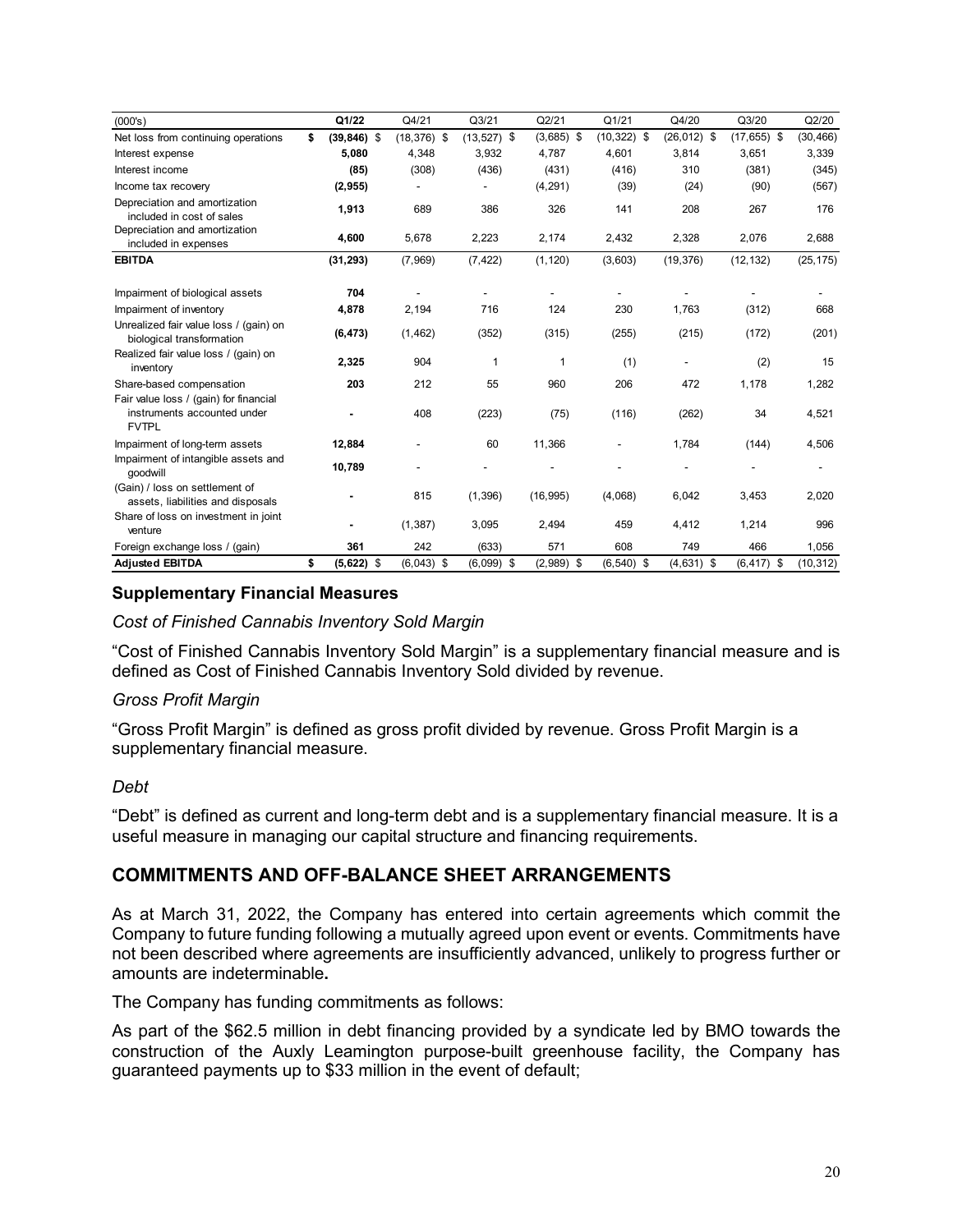During the period 2022 to 2024, the Company has committed to a fixed/variable structure with Kindred for brokerage services, whereby Kindred will market the Company's portfolio of brands across Canada. The fixed amount of the fixed/variable structure will be approximately \$3.6 million annually;

Annual payments of \$0.3 million USD for five years to June 2025 to Natures Crops for the global exclusivity rights to Ahiflower® seed oil for use in Cannabis 2.0 Products;

Payments of \$1.0 million USD in 2022 to Capsugel, as part of a multi-year licensing arrangement with Lonza;

Payments of an aggregate of €2.0 million in 2022 for cannabis equipment to expand the Company's pre-roll and dried flower capabilities;

Annual payment of \$0.1 million for minimum annual volume requirement with Union Gas, with agreement ending August 1, 2029; and

Annual payment of approximately \$0.1 million until 2024 for guaranteed minimum purchase of bulk carbon dioxide with Air Liquide.

The Company has commitments in respect of long-term debt obligations and leases relating to office spaces, equipment and land which will require payments as follows:

|                                   | Remaining   | Fiscal year              |    |         | Fiscal year Fiscal year Fiscal year |                          |                          |         |
|-----------------------------------|-------------|--------------------------|----|---------|-------------------------------------|--------------------------|--------------------------|---------|
|                                   | 2022        | 2023                     |    | 2024    | 2025                                | 2026                     | Thereafter               | Total   |
| Lease obligations                 | \$<br>4.005 | 3.444                    | \$ | 2.953   | $2.748$ \$                          | 2.728                    | 10.004                   | 25.882  |
| Loans payable obligations         | 4.337       | 34.282                   |    | 5.308   | 4.096                               | 3.850                    | 25.375                   | 77,248  |
| Promissory note obligations       | 1.110       | 3.718                    |    | 1.549   | $\overline{\phantom{0}}$            | $\blacksquare$           | $\overline{\phantom{0}}$ | 6.377   |
| Convertible debenture obligations | 11.573      | $\overline{\phantom{0}}$ |    | 147.408 | $\overline{\phantom{0}}$            | $\overline{\phantom{0}}$ | $\blacksquare$           | 158.981 |
| Total                             | 21.025      | 41.444                   | S  | 157.218 | 6.844                               | 6.578                    | 35.379                   | 268,488 |

Long-term debt obligations include principal and interest on the Imperial Brands Debenture maturing on September 25, 2024. Pursuant to the amendments to the Debenture, interest payable may also be converted to Shares or capitalized and paid at maturity.

Concurrently with the acquisition of Auxly Leamington, Auxly Leamington and Fresh Energy Inc. agreed to complete the transfer of (or part of) a load facility located at 525 County Rd. 14, Mersea RD 9 PH 5 (the "**Transfer**") for which Auxly Leamington shall pay Fresh Energy consideration of:

- an unsecured promissory note in the principal amount of \$3,000 payable in monthly instalments of \$100 for 30 months and;
- contingent consideration payable of \$500 upon the completion of effecting such Transfer, included in the consideration paid for the acquisition of Auxly Leamington.

Auxly has funding commitments of an aggregate of €19,820 from 2022 to 2024 to Van der Knapp Group of Companies related to the lease of an organic growing concept. As part of the acquisition of Auxly Leamington, Auxly agreed to continue to temporarily lease the organic growing concept until it can be transferred to Peter Quiring, upon which, Auxly's commitments to the Van der Knapp Group of Companies related to the organic growing concept will be extinguished. Such transfer is anticipated to occur in the second half of 2022.

The Company, its subsidiaries and joint ventures are involved in litigation matters arising out of the ordinary course and conduct of its business. Although such matters cannot be predicted with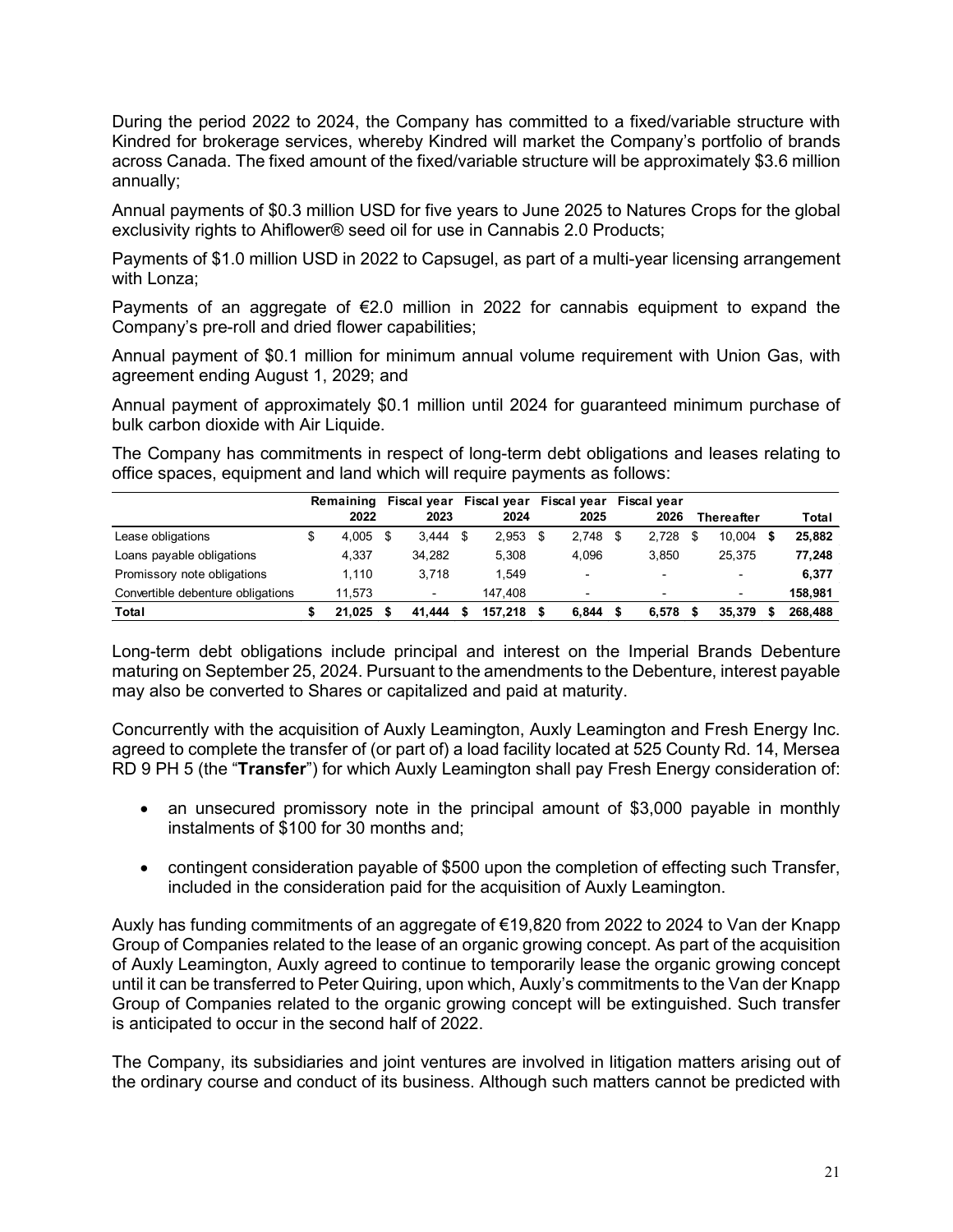certainty, management does not consider the Company's exposure to litigation to be material to the consolidated financial statements.

# <span id="page-21-0"></span>**CRITICAL ACCOUNTING ESTIMATES**

The preparation of interim condensed consolidated financial statements requires management to make judgments, estimates and assumptions that affect the application of policies and reported amounts of assets and liabilities, and revenue and expenses. The estimates and associated assumptions are based on historical experience and various other factors that are believed to be reasonable under the circumstances, the results of which form the basis of making the judgments about carrying values of assets and liabilities that are not readily apparent from other sources. Actual results may differ from these estimates.

The effect of a change in an accounting estimate is recognized prospectively by including it in comprehensive income in the period of the change, if the change affects that period only; or in the period of the change and future periods, if the change affects both.

Areas requiring estimates and judgements are as follows:

#### *Business combinations*

In a business combination, substantially all identifiable assets, liabilities and contingent liabilities acquired are recorded at the date of acquisition at their respective fair values. One of the most significant areas of judgment and estimation relates to the determination of the fair value of these assets and liabilities, including the fair value of contingent consideration, if applicable. If any intangible assets are identified, depending on the type of intangible asset and the complexity of determining its fair value, an independent external valuation expert may develop the fair value, using appropriate valuation techniques, which are generally based on a forecast of the total expected future net cash flows. These valuations are linked closely to the assumptions made by management regarding the future performance of the assets concerned and any changes in the discount rate applied. In certain circumstances where estimates have been made, the Company may obtain third-party valuations of certain assets, which could result in further refinement of the fair-value allocation of certain purchase prices and accounting adjustments.

# *Impairment of goodwill and intangible assets*

The carrying value of goodwill and intangibles is reviewed annually for impairment or more frequently when there are indicators that impairment may have occurred. The Company's impairment tests for goodwill and intangible assets are based on the comparison of the carrying amount of the CGU and the recoverable amount, which is the greater of value in use calculations that use a discounted cash flow model and estimated fair value less cost of disposal. The determination of the Company's CGUs are based on management's judgement.

The value-in-use calculations employ the following key assumptions: future cash flows, growth projections including economic risk assumptions and estimates of achieving key operating metrics. The cash flows are derived from the Company's budget for the future and do not include restructuring activities that the Company is not yet committed to or significant future investments that will enhance the asset base of the CGU being tested. The recoverable amount is most sensitive to the discount rate used for the discounted cash flow model as well as the expected future cash inflows and the growth rate used for extrapolation purposes. The estimated fair value less cost of disposal is based on assessment of comparable company multiples and precedent transactions.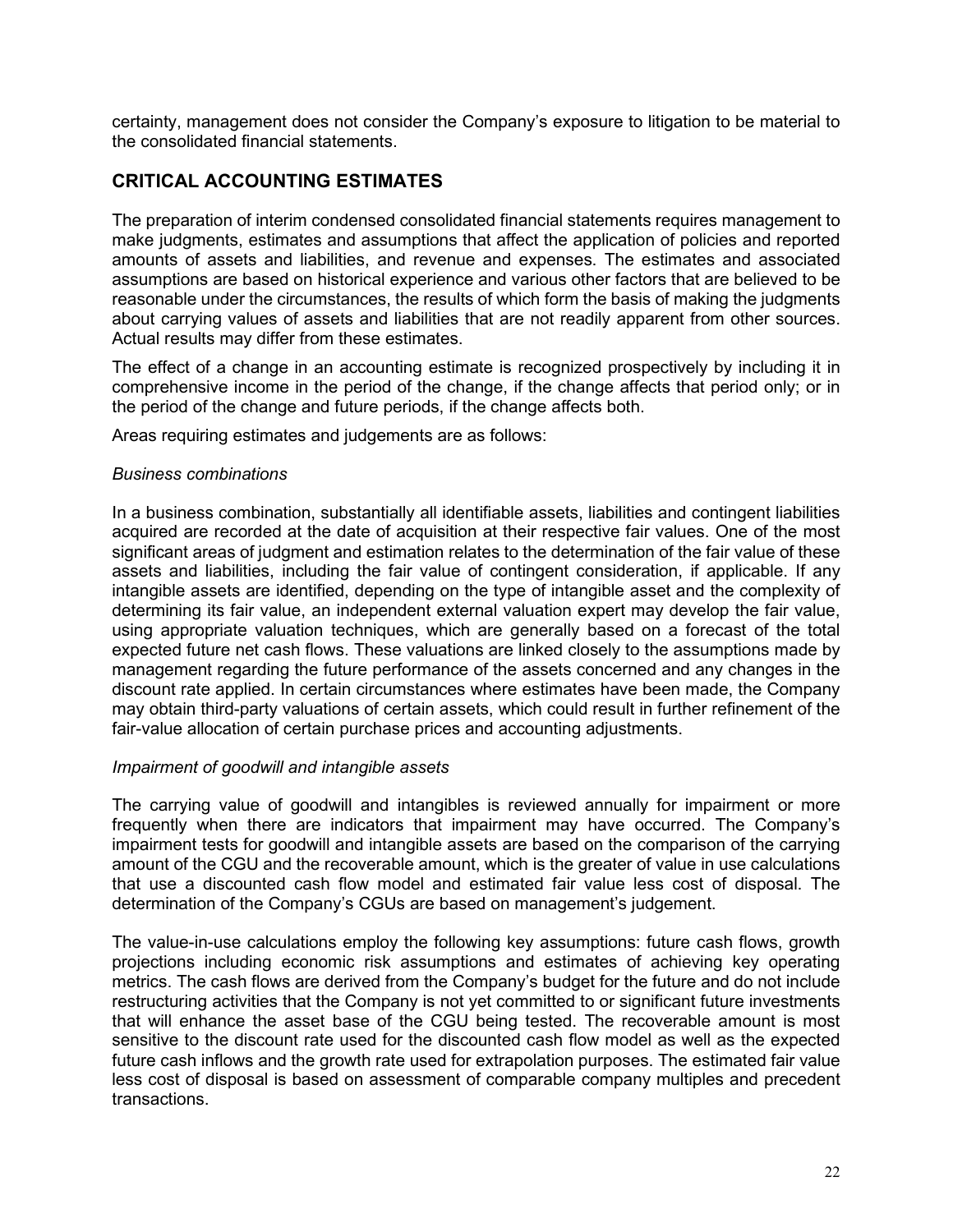#### *Control, joint control or level of influence*

When determining the appropriate basis of accounting for the Company's interests in affiliates, the Company makes judgments about the degree of influence that it exerts directly or through an arrangement over the investees' relevant activities.

#### *Biological assets and inventory*

In calculating the value of the biological assets and inventory, management is required to make a number of estimates, including estimating the stage of growth of the cannabis up to the point of harvest, harvesting costs, selling costs, average or expected selling prices and list prices, expected yields for the cannabis plants, and oil conversion factors. In calculating final inventory values, management compares the inventory cost to estimated net realizable value. Further information on estimates used in determining the fair value of biological assets is contained in note 6.

#### *Estimated useful lives and depreciation and amortization of property, plant and equipment and intangible assets*

Depreciation and amortization of property, plant and equipment and intangible assets are dependent upon estimates of useful lives, which are determined through the exercise of judgment. The assessment of any impairment of these assets is dependent upon estimates of recoverable amounts that consider factors such as economic and market conditions and the useful lives of assets.

#### *Share-based compensation*

In calculating the share-based compensation expense, key estimates such as the rate of forfeiture of options granted, the expected life of the option, the volatility of the Company's stock price and the risk-free interest rate are used.

#### *Fair value measurements*

Certain of the Company's assets and liabilities are measured at fair value. In estimating the fair value of Level 2 investments, the Company uses key inputs including the share price of underlying securities, annualized volatility, the risk-free interest rate, the dividend yield, and the expected life of the security. In estimating the fair value of Level 3 investments, the Company uses marketobservable data to the extent it is available.

#### *Inputs when using Black-Scholes valuation model*

The estimates used in determining the stock option and warrant fair values, utilizes estimates made by management in determining the appropriate input variables in the Black-Scholes valuation model. Inputs subject to estimates include volatility, forfeiture rates, estimated lives and market rates.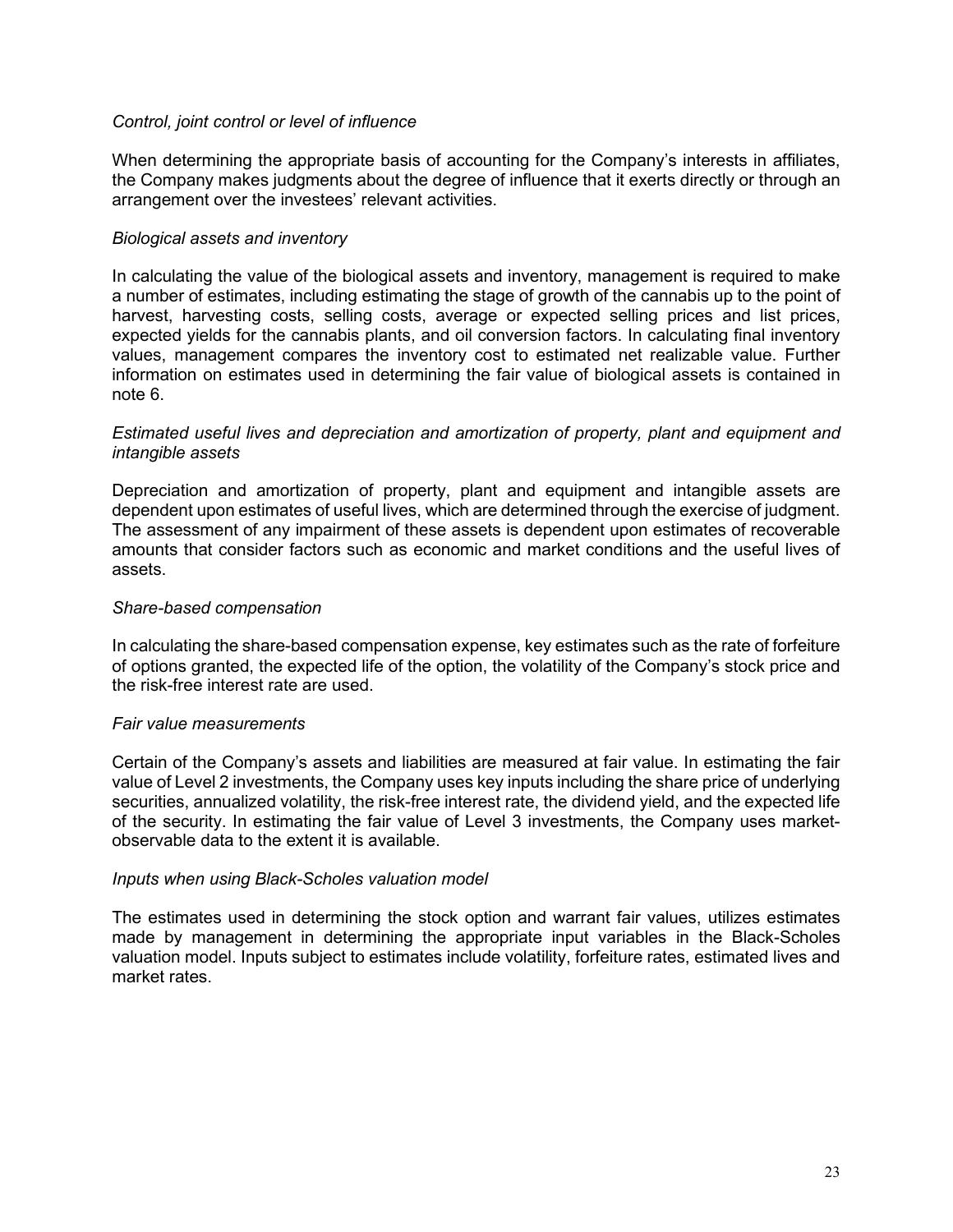#### *Discount rates*

The discount rates used to calculate the purchase price allocation, impairment analysis, net present value of notes receivable, the convertible debentures and the notes payable are based on management's best estimates of an approximate industry peer group weighted average cost of capital and management's best estimate of the Company's risk levels.

Changes in the general economic environment could result in significant changes to this estimate.

#### *Convertible instruments*

Convertible debentures are compound financial instruments which are accounted for separately by their components: a financial liability and an equity instrument. The financial liability, which represents the obligation to pay coupon interest on the convertible debentures in the future, is initially measured at its fair value and subsequently measured at amortized cost. The residual amount is accounted for as an equity instrument at issuance.

The identification of convertible debenture components is based on interpretations of the substance of the contractual arrangement and therefore requires judgment from management. The separation of the components affects the initial recognition of the convertible debenture at issuance and the subsequent recognition of interest on the liability component. The determination of the fair value of the liability is also based on a number of assumptions, including contractual future cash flows, discount rates and the presence of any derivative financial instruments.

# <span id="page-23-0"></span>**DISCLOSURE AND INTERNAL CONTROLS AND PROCEDURES**

Internal controls over financial reporting (ICFR) and disclosure controls and procedures (DCP) are designed to provide reasonable assurance that material information required to be publicly disclosed is gathered and reported on a timely basis so that appropriate decisions can be made regarding public disclosure.

Auxly's certifying officers have designed, and assessed the design of, ICFR to provide reasonable assurance regarding the reliability of financial reporting and the preparation of financials for external purposes in accordance with IFRS using the criteria set forth in the Internal Control-Integrated Framework (2013) issued by the Committee of Sponsoring Organizations of the Treadway Commission ("**COSO**"). In addition, the Company's certifying officers and its disclosure committee have designed, and assessed the design of, a system of DCP to provide reasonable assurance that (i) material information relating to Auxly, including its consolidated subsidiaries, is made known to them and others; and (ii) information required to be disclosed by Auxly in its annual filings, interim filings and other reports filed or submitted by Auxly under securities legislation is recorded, processed, summarized and reporting within the time periods specified.

The Company has limited the scope of the design of its DCP and ICFR to exclude controls, policies and procedures of Auxly Leamington, which the Company acquired on November 22, 2021. Prior to the acquisition, the Company had a 45% interest and did not have the ability to design and evaluate controls, policies and procedures carried out by that entity.

Auxly Leamington's contribution to the Company's consolidated financial statements prior to the acquisition based upon the equity method, was a loss of \$4.7 million with net income of \$0.3 million thereafter to December 31, 2021. In addition, Auxly Leamington's current assets and current liabilities at December 31, 2021 were approximately 10% and 20% of the consolidated current assets and current liabilities, respectively, and its long-term assets and long-term liabilities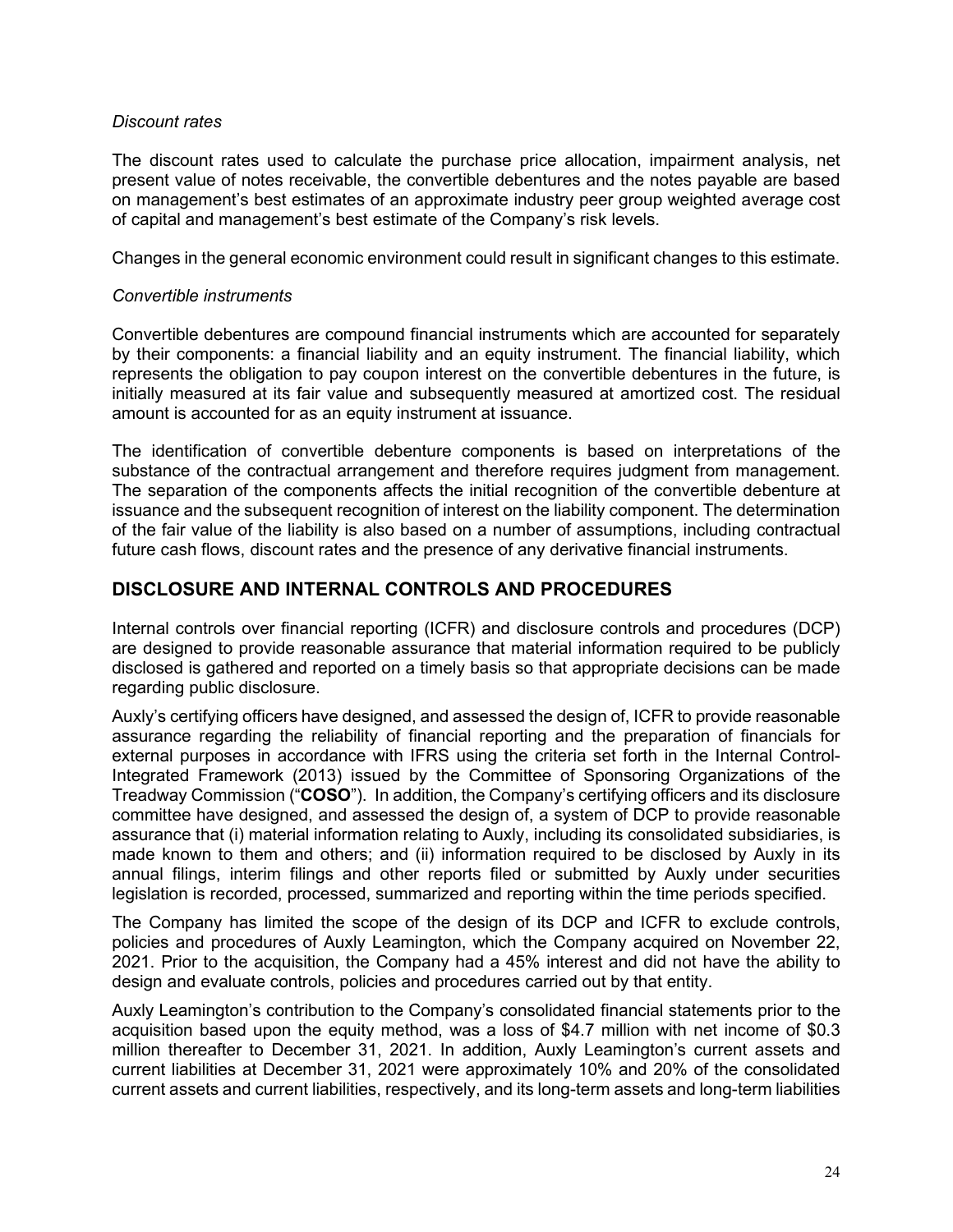were approximately 22% and 30% of consolidated long-term assets and long-term liabilities, respectively.

The Company is currently in the process of documenting and evaluating the controls, policies and procedures in respect of Auxly Leamington. Auxly's assessment is limited to the internal controls over the inclusion of its results in the consolidated financial statements.

There are no material weaknesses relating to the design of either ICFR or DCP at March 31, 2022. There have been no changes to our ICFR during the quarter ended March 31, 2022, that has materially affected, or is reasonably likely to materially affect Auxly's ICFR.

# <span id="page-24-0"></span>**CHANGES IN ACCOUNTING POLICIES**

# *Adoption of new accounting pronouncements*

# *Amendments to IAS 1, Presentation of Financial Statements: Classification of Liabilities as Current or Non-current*

In January 2020, the IASB issued amendments to clarify the requirements for classifying liabilities as current or non-current. The amendments specify that the conditions that exist at the end of a reporting period are those which will be used to determine if a right to defer settlement of a liability exists. The amendments also clarify the situations that are considered a settlement of a liability. The amendments are effective January 1, 2022. Effective January 1, 2022, the Company adopted the Amendments to IAS 1 with no impact to the Company's interim condensed consolidated financial statements.

#### *Amendments to IFRS 9, Financial Instruments*

As part of its 2018-2020 annual improvements to the IFRS standards process, the IASB issued an amendment to IFRS 9. The amendment clarifies the fees that an entity includes when assessing whether the terms of a new or modified financial liability are substantially different from the terms of the original financial liability. These fees include only those paid or received between the borrower and the lender, including fees paid or received by either the borrower or lender on the other's behalf. An entity applies the amendment to financial liabilities that are modified or exchanged on or after the beginning of the annual reporting period in which the entity first applies the amendment. The amendment is effective for annual reporting periods beginning on or after January 1, 2022. Effective January 1, 2022, the Company adopted the Amendments to IFRS 9 with no impact to the Company's interim condensed consolidated financial statements.

# *Amendments to IAS 37, Onerous Contracts and the Cost of Fulfilling a Contract*

The amendment specifies that the "cost of fulfilling" a contract comprises the "costs that relate directly to the contract." Costs that relate directly to a contract can either be incremental costs of fulfilling that contract or an allocation of other costs that relate directly to fulfilling contracts. The amendment is effective for annual periods beginning on or after January 1, 2022. Effective January 1, 2022, the Company adopted the Amendments to IAS 37 with no impact to the Company's interim condensed consolidated financial statements.

# *Future changes in accounting standards*

*Amendments to IAS 8, Definition of Accounting Estimates*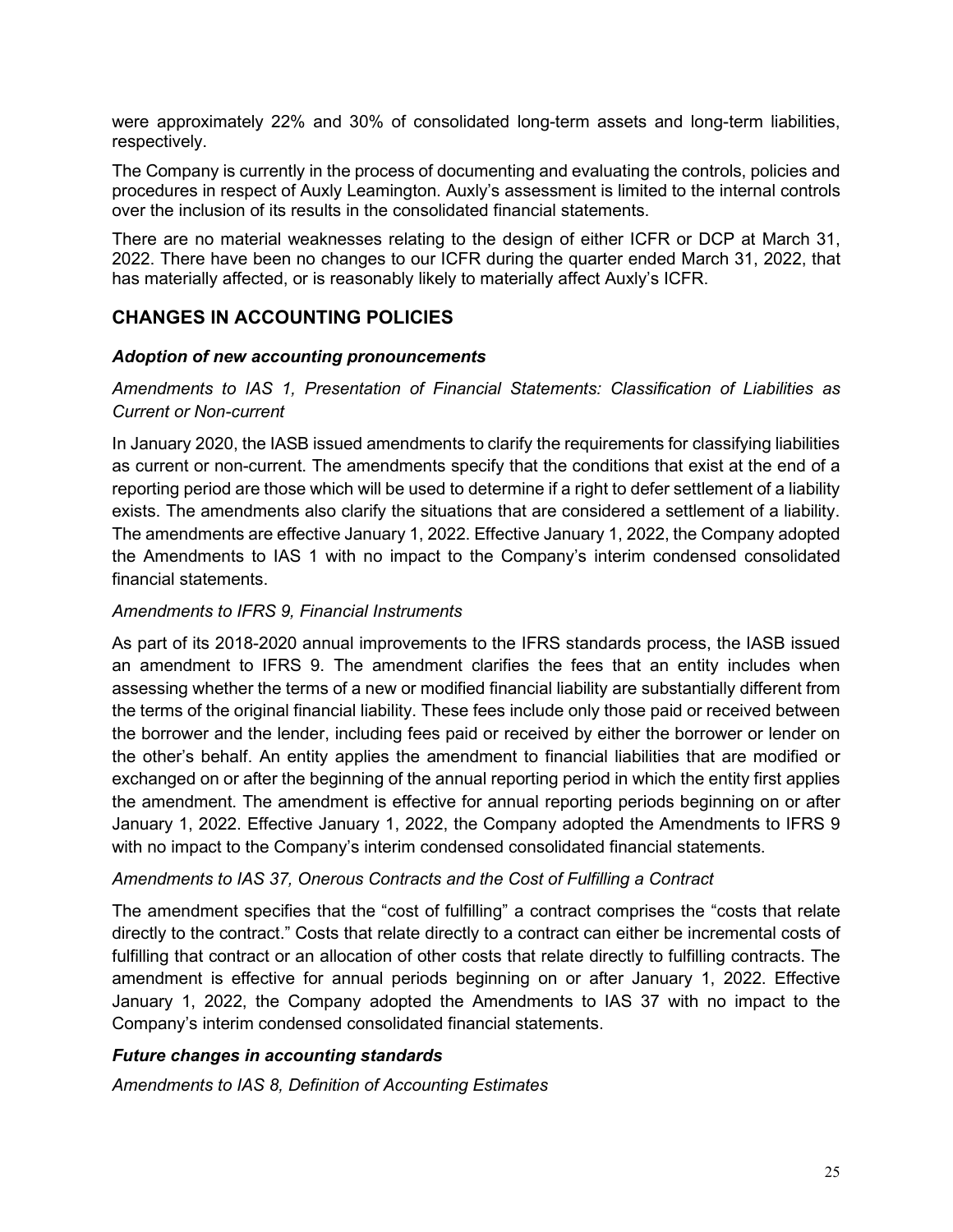In February 2021, IASB issued amendments to IAS 8 to replace the definition of a change in accounting estimates with a definition of accounting estimates. Under the new definition, accounting estimates are "monetary amounts in financial statements that are subject to measurement uncertainty." The amendment provides clarification to help entities to distinguish between accounting policies and accounting estimates. The amendments are effective for annual reporting periods beginning on or after January 1, 2023. The Company is assessing the impact of adopting these amendments on its consolidated financial statements.

#### *Amendments to IAS 12, Deferred Tax related to Assets and Liabilities arising from a Single Transaction*

In May 2021, IASB issued amendments to IAS 12 to narrow the scope of the initial recognition exemption so that it does not apply to transactions that give rise to equal and offset temporary differences. As a result, companies will need to recognize a deferred tax asset and deferred tax liability for temporary differences arising on initial recognition of transactions such as leases and decommissioning obligations. The amendments are effective for annual reporting periods beginning on or after January 1, 2023 and are to be applied retrospectively. The Company is assessing the impact of adopting these amendments on its consolidated financial statements.

# <span id="page-25-0"></span>**FINANCIAL INSTRUMENTS AND RISK MANAGEMENT**

Auxly's financial instruments include cash and cash equivalents, short-term investments, other receivables, long-term investments, accounts payable and accrued liabilities, loans payable and convertible debentures. Cash and cash equivalents and short-term investments are exposed to credit risk and Auxly reduces its credit risks by placing these instruments with institutions of high credit worthiness. Other receivables relates to outstanding loans and Auxly mitigates the credit risk by entering into agreements and reviewing its exposure to credit risk on a regular basis. Auxly is exposed to liquidity risk with respect to its trade and other payables and Auxly manages liquidity risk by maintaining sufficient cash balances for settlement of financial liabilities on their due dates.

# <span id="page-25-1"></span>**RISK FACTORS**

Auxly's business and structure are subject to a number of risks and uncertainties which could cause future results to differ materially from those described herein, including without limitation, the risk factors discussed in Auxly's Annual Information Form dated March 30, 2022, which risk factors are incorporated by reference into this document and should be reviewed by all readers. These documents as well as additional information regarding Auxly can be found on SEDAR at [www.sedar.com.](http://www.sedar.com/)

# <span id="page-25-2"></span>**FORWARD LOOKING STATEMENTS**

This MD&A and the documents incorporated by reference herein contain certain statements which contain "forward-looking information" within the meaning of Canadian securities legislation (each a "forward-looking statement"). No assurance can be given that the expectations in any forwardlooking statement will prove to be correct and, as such, the forward-looking statements included in this MD&A should not be unduly relied upon. Forward-looking information is by its nature prospective and requires Auxly to make certain assumptions and is subject to inherent risks and uncertainties. All statements, other than statements of historical fact included in this MD&A, including information that address activities, events or developments that the Company expects or anticipates will or may occur in the future, are forward-looking statements. The use of any of the words "anticipates", "plans", "contemplates", "continues", "estimates", "expects", "intends", "proposes", "might", "may", "will", "shall", "projects", "should", "could", "would", "believe", "predict",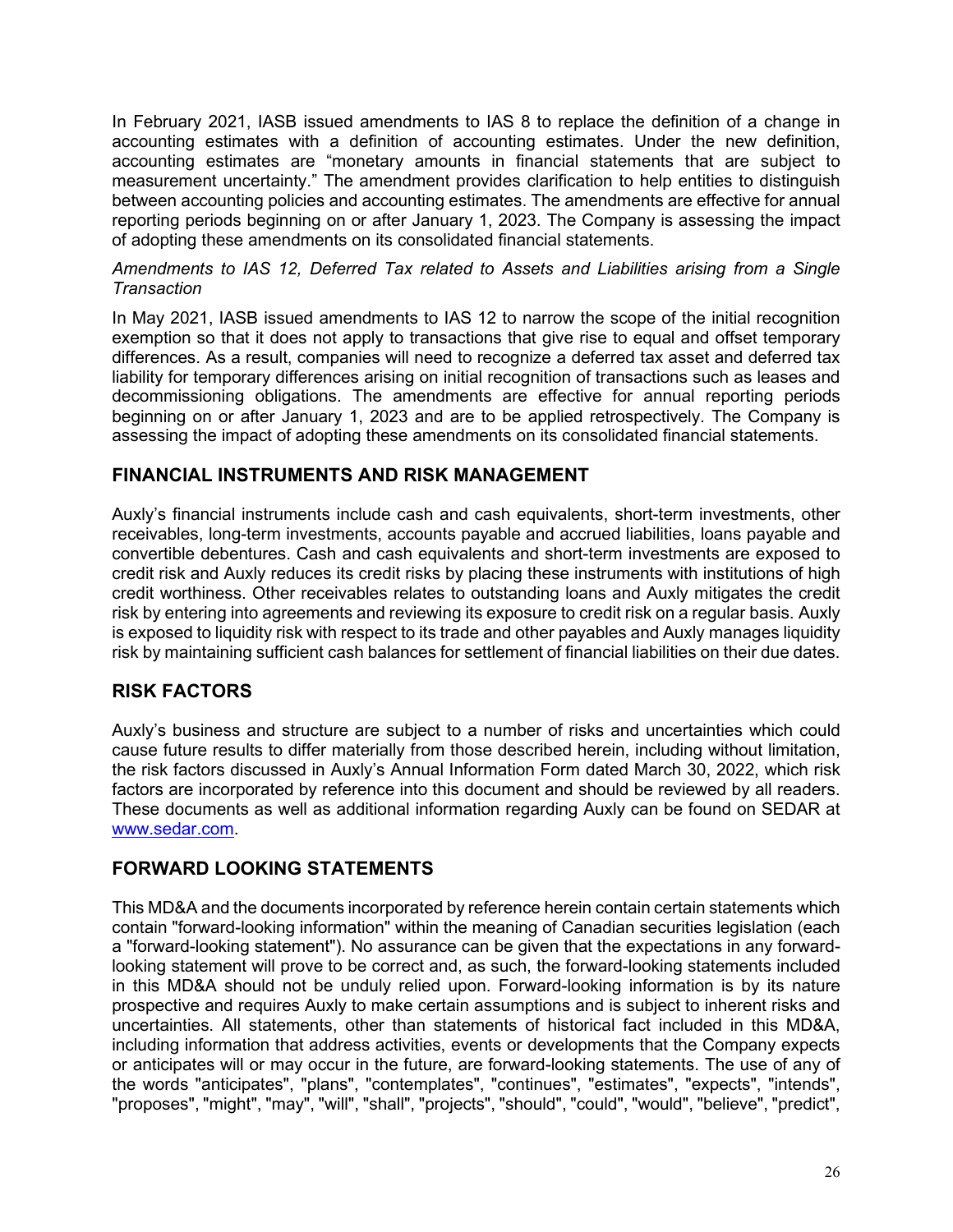"forecast", "pursue", "potential", "capable", "budget" and similar expressions are intended to identify forward-looking statements. Forward-looking statements in this MD&A may include, but is not limited to, statements pertaining to:

- the competitive and business strategies of the Company;
- the intention to grow the business, operations and existing and potential activities of the Company;
- the sufficiency of the Company's resources to fund continued operations;
- the Company's expectations regarding its future sales;
- the Company's response to the COVID-19 pandemic;
- the impact of the COVID-19 pandemic on the Company's current and future operations;
- the success, and integration of operations, of the entities the Company acquires and the Company's collaborations;
- the ongoing construction, expansions and improvements of the Company's facilities, including Auxly Charlottetown, Auxly Leamington and Auxly Ottawa, and the timing thereof;
- inventory and production capacity, including discussions of anticipated yields or plans or potential for expansion of capacity at existing or new facilities;
- the market for the Company's current and proposed product offerings, as well as the Company's ability to capture and maintain market share;
- the distribution methods expected to be used by the Company to deliver its products;
- the benefits and applications of the Company's current and proposed product offering and expected sales mix thereof;
- development of brands, product diversification and future corporate development;
- the competitive landscape in which the Company operates and the Company's market expertise;
- expectations regarding the Company's ability to raise additional financing to further the Company's investment in the business;
- the intention of the Company to sell Auxly Annapolis and Auxly Annapolis OG and the proposed use of any proceeds;
- the applicable legislation, regulations and licensing related and any amendments thereof related to the cultivation, production, processing, distribution and sale of cannabis products by the Company's subsidiaries and other business interests;
- the ability of the Company to use consumer insights to drive innovation; continuously innovate new cannabis products; and introduce innovative cannabis products to the market;
- the ability of the Company, its subsidiaries and its cultivation partners to cultivate, produce, process, distribute or sell cannabis and cannabis products;
- expectations regarding the Company's licences, including in respect of the grant and maintenance of licences under the Cannabis Act, the Cannabis Regulations and the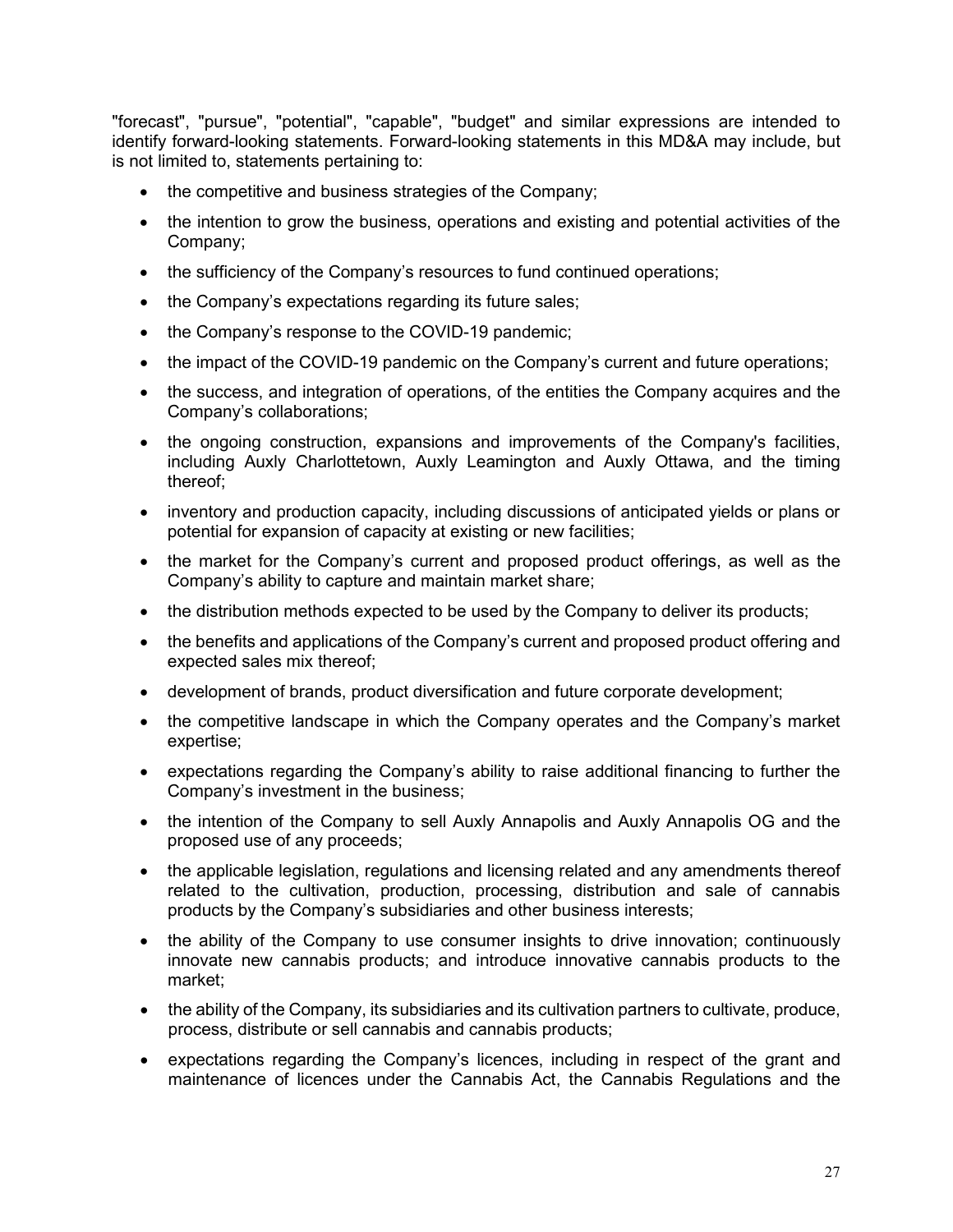Industrial Hemp Regulations enacted pursuant to the Cannabis Act, and the permitted activities thereunder;

- the fluctuations in the price of Shares and the market for the Shares;
- the ability of the Company to continue as a going concern;
- future liquidity and financial position;
- the Company's growth strategy, targets for future growth and projections of the results of such growth;
- the expectation and timing of future revenues and of positive Adjusted EBITDA;
- expectations regarding the Company's expansion of sales, operations and investment into foreign jurisdictions;
- the anticipated benefits of the Company's acquisition of Auxly Leamington;
- the ability of the Company to generate cash flow from operations and from financing activities; and
- Auxly's competitive position.

The forward-looking statements in this MD&A are based on information currently available and what management believes are reasonable assumptions. Forward-looking statements speak only to such assumptions as of the date of this MD&A. In addition, this MD&A may contain forwardlooking statements attributed to third party industry sources, the accuracy of which has not been verified by Auxly. The purpose of forward-looking information is to provide the reader with a description of management's expectations, and such forward-looking information may not be appropriate for any other purpose.

Forward-looking statements are subject to known and unknown risks, uncertainties and other factors, that may cause the actual results, performance or achievements of the Company to be materially different from those expressed or implied by the forward-looking statements. A number of factors could cause actual results to differ materially from a conclusion, forecast or projection contained in the forward-looking statements in this MD&A including, but not limited to, whether:

- current and future management will abide by the business objectives and strategies outlined herein;
- the Company will retain and supplement its Board of Directors and management, or otherwise engage consultants and advisors, having knowledge of the industries in which Auxly participates;
- the Company will be able to continue as a going concern, will have sufficient working capital and be able to secure adequate financing required in the future on acceptable terms to develop its business and continue operations;
- the Company will be able to continue to attract, develop, motivate and retain highly qualified and skilled employees;
- no adverse changes will be made to the regulatory framework governing cannabis, taxes and all other applicable matters in the jurisdictions in which the Company conducts business and any other jurisdiction in which the Company may conduct business in the future;